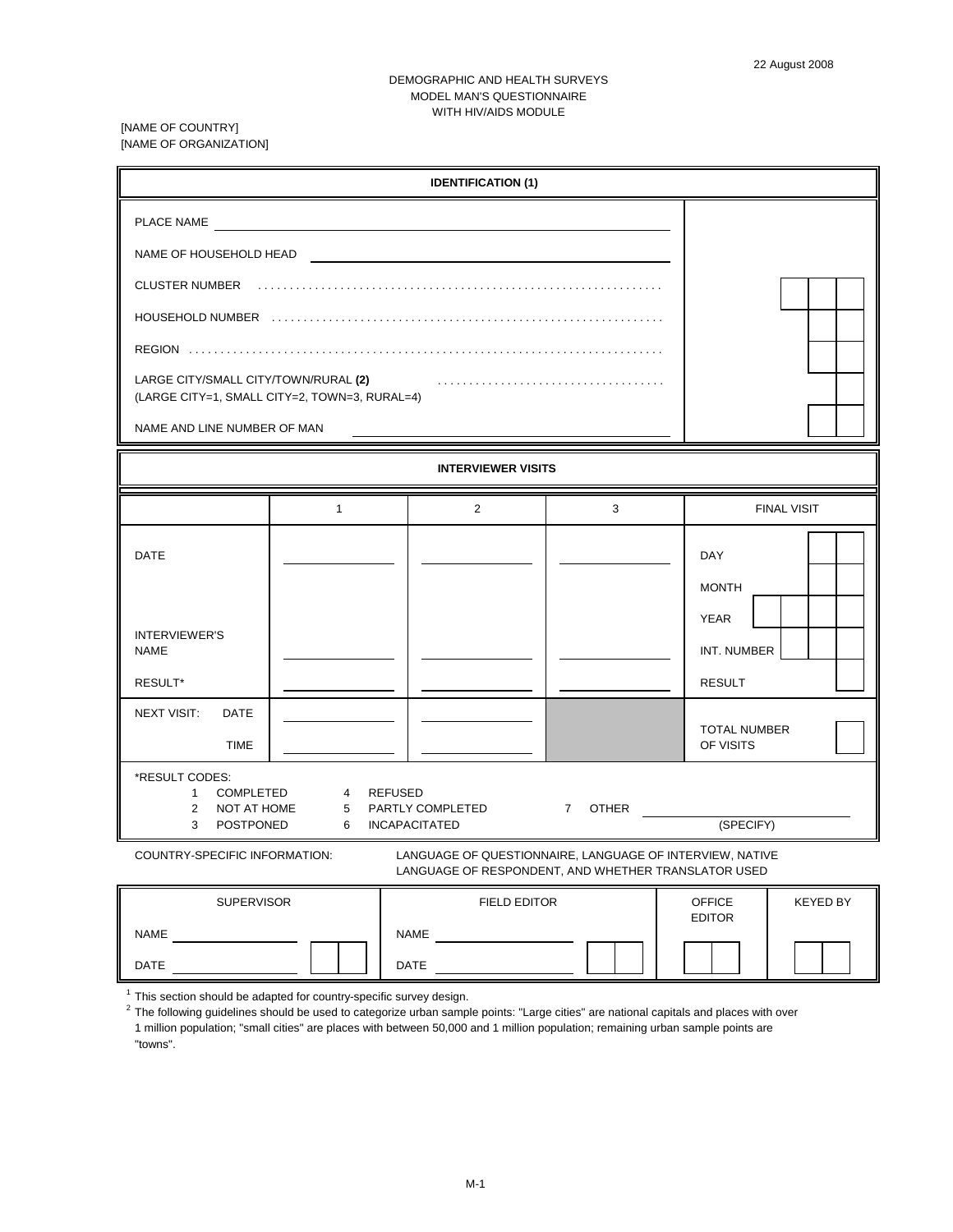#### SECTION 1. RESPONDENT'S BACKGROUND

#### INTRODUCTION AND CONSENT

#### INFORMED CONSENT

| Hello. My name is                                                                                                                  | and I am working with (NAME OF ORGANIZATION). We are |
|------------------------------------------------------------------------------------------------------------------------------------|------------------------------------------------------|
| conducting a national survey that asks men and women about various health issues. We would very much appreciate your participation |                                                      |
| in this survey. This information will help the government to plan health services. The survey usually takes about 20 minutes       |                                                      |
| to complete. Whatever information you provide will be kept strictly confidential and will not be shared with anyone other than     |                                                      |
| members of our survey team.                                                                                                        |                                                      |

Participation in this survey is voluntary, and if we should come to any question you don't want to answer, just let me know and I will go on to the next question; or you can stop the interview at any time. However, we hope that you will participate in this survey since your views are important.

At this time, do you want to ask me anything about the survey? May I begin the interview now?

Signature of interviewer: Date:

RESPONDENT AGREES TO BE INTERVIEWED ...... 1 RESPONDENT DOES NOT AGREE TO BE INTERVIEWED ... 2→ END  $\downarrow$ 

| NO.        | <b>QUESTIONS AND FILTERS</b>                                                                                                                                                     | <b>CODING CATEGORIES</b>                                                                        | <b>SKIP</b>       |
|------------|----------------------------------------------------------------------------------------------------------------------------------------------------------------------------------|-------------------------------------------------------------------------------------------------|-------------------|
| 101        | RECORD THE TIME.                                                                                                                                                                 | $HOUR$<br>$MINUTES$                                                                             |                   |
| 102        | How long have you been living continuously in (NAME OF<br><b>CURRENT PLACE OF RESIDENCE)?</b><br>IF LESS THAN ONE YEAR, RECORD '00' YEARS.                                       | YEARS<br>ALWAYS<br>95<br>96                                                                     | $+104$            |
| 103        | Just before you moved here, did you live in a city, in a town, or in<br>the countryside?                                                                                         | $CITY$<br>$\overline{1}$<br>2<br>COUNTRYSIDE  3                                                 |                   |
| 104<br>(1) | In the last 12 months, on how many separate occasions have you<br>traveled away from your home community and slept away?                                                         | NUMBER OF TRIPS<br>1.1.1.1.1.1<br>NONE $\ldots \ldots \ldots \ldots \ldots \ldots \ldots$<br>00 | $+106$            |
| 105<br>(1) | In the last 12 months, have you been away from your home<br>community for more than one month at a time?                                                                         | YES  1                                                                                          |                   |
| 106        | In what month and year were you born?<br>Questions 104-105<br>are part of the<br>HIV/AIDS module and<br>they should be deleted<br>in surveys where the<br>module is not adopted. | MONTH<br>DON'T KNOW MONTH  98<br><b>YEAR</b><br>DON'T KNOW YEAR  9998                           |                   |
| 107        | How old were you at your last birthday?<br>COMPARE AND CORRECT 106 AND/OR 107 IF INCONSISTENT.                                                                                   | AGE IN COMPLETED YEARS                                                                          |                   |
| 108        | Have you ever attended school?                                                                                                                                                   | YES  1                                                                                          | $\rightarrow$ 112 |
| 109        | What is the highest level of school you attended:<br>primary, secondary, or higher? (2)                                                                                          | <b>PRIMARY</b><br>$SECONDARY$ 2<br>$HIGHER$<br>3                                                |                   |
| 110        | What is the highest (grade/form/year) you completed at that<br>level? $(2)$                                                                                                      |                                                                                                 |                   |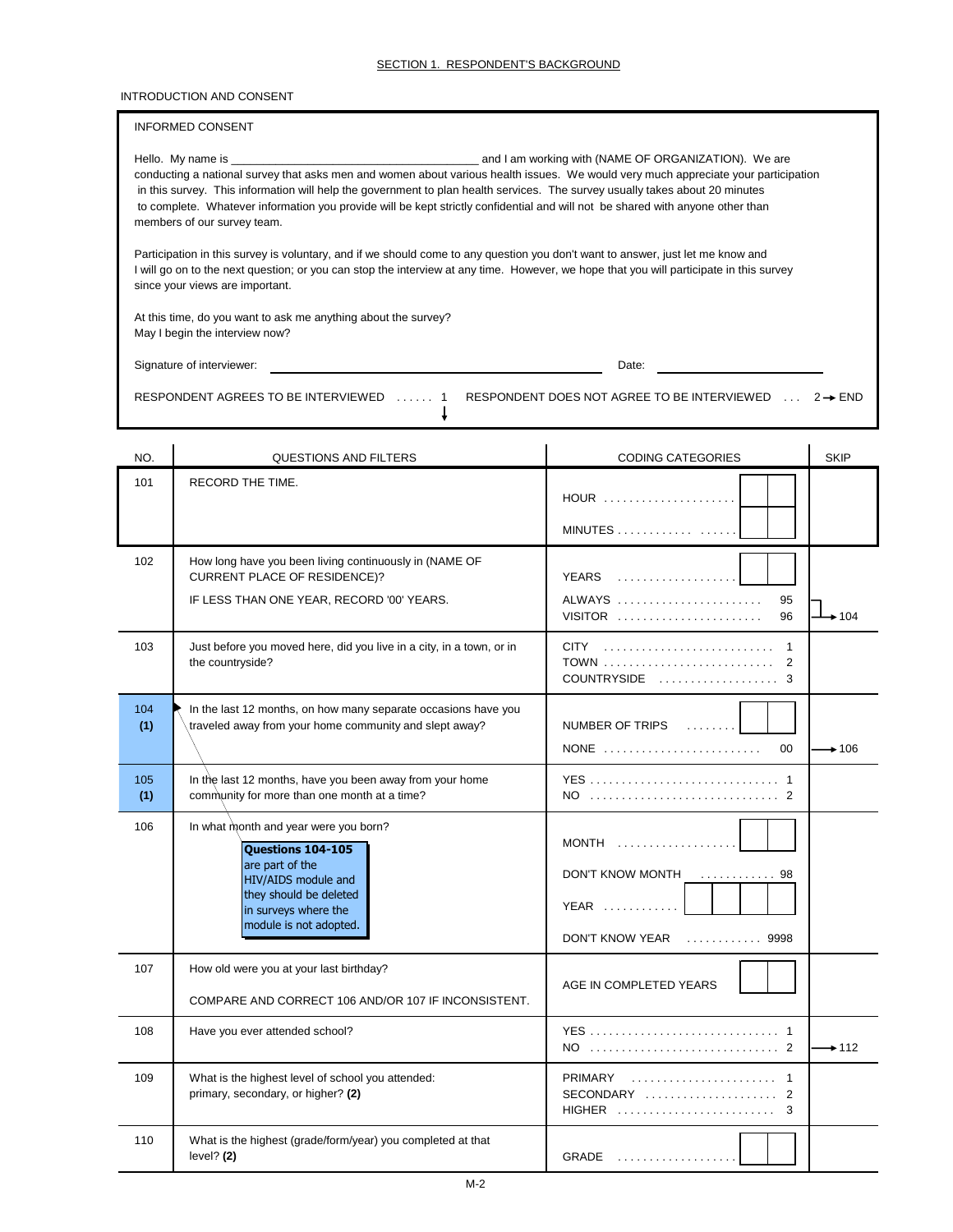| NO. | <b>QUESTIONS AND FILTERS</b>                                                                                                                                                          | <b>CODING CATEGORIES</b>                                                                                                                                                                               | <b>SKIP</b> |
|-----|---------------------------------------------------------------------------------------------------------------------------------------------------------------------------------------|--------------------------------------------------------------------------------------------------------------------------------------------------------------------------------------------------------|-------------|
| 111 | <b>CHECK 109:</b><br><b>PRIMARY</b><br><b>SECONDARY</b><br>OR HIGHER                                                                                                                  |                                                                                                                                                                                                        | $+115$      |
| 112 | Now I would like you to read this sentence to me.<br>SHOW CARD TO RESPONDENT. (3)<br>IF RESPONDENT CANNOT READ WHOLE SENTENCE, PROBE:<br>Can you read any part of the sentence to me? | CANNOT READ AT ALL  1<br>ABLE TO READ ONLY PARTS OF<br>SENTENCE  2<br>ABLE TO READ WHOLE SENTENCE<br>3<br>NO CARD WITH REQUIRED<br>LANGUAGE<br>4<br>(SPECIFY LANGUAGE)<br>BLIND/VISUALLY IMPAIRED<br>5 |             |
| 113 | Have you ever participated in a literacy program or any other<br>program that involves learning to read or write (not including<br>primary school)? (4)                               | YES  1                                                                                                                                                                                                 |             |
| 114 | <b>CHECK 112:</b><br>CODE '2', '3'<br>CODE '1' OR '5'<br>OR '4'<br><b>CIRCLED</b><br>CIRCLED 1                                                                                        |                                                                                                                                                                                                        | $+116$      |
| 115 | Do you read a newspaper or magazine almost every day, at least<br>once a week, less than once a week or not at all?                                                                   | ALMOST EVERY DAY  1<br>AT LEAST ONCE A WEEK  2<br>LESS THAN ONCE A WEEK  3<br>NOT AT ALL $\ldots, \ldots, \ldots, \ldots, \ldots, 4$                                                                   |             |
| 116 | Do you listen to the radio almost every day, at least once a week,<br>less than once a week or not at all?                                                                            | ALMOST EVERY DAY  1<br>AT LEAST ONCE A WEEK  2<br>LESS THAN ONCE A WEEK  3<br>NOT AT ALL $\ldots, \ldots, \ldots, \ldots, \ldots, 4$                                                                   |             |
| 117 | Do you watch television almost every day, at least once a week,<br>less than once a week or not at all?                                                                               | ALMOST EVERY DAY<br>$\mathbf{1}$<br>AT LEAST ONCE A WEEK  2<br>LESS THAN ONCE A WEEK  3<br>$NOT$ AT ALL $\ldots \ldots \ldots \ldots \ldots$                                                           |             |
| 118 | COUNTRY-SPECIFIC QUESTION ON RELIGION.                                                                                                                                                |                                                                                                                                                                                                        |             |
| 119 | COUNTRY-SPECIFIC QUESTION ON ETHNICITY.                                                                                                                                               |                                                                                                                                                                                                        |             |

 $1$  The question must be included in all surveys in which HIV testing is a component of the survey. It should be deleted in surveys where the HIV/AIDS module is not adopted.

<sup>2</sup> Revise according to the local education system.

<sup>3</sup> Each card should have four simple sentences appropriate to the country (e.g., "Parents love their children", "Farming is hard work", "The child is reading a book", "Children work hard at school"). Cards should be prepared for every language in which respondents are likely to be literate.

<sup>4</sup> In countries with an interest in measuring participation across a number of literacy programs, an additional multiple-response question may be included for women who participated in a literacy program (for example, "What type of literacy programs have you participated in? PROBE: Any other programs?")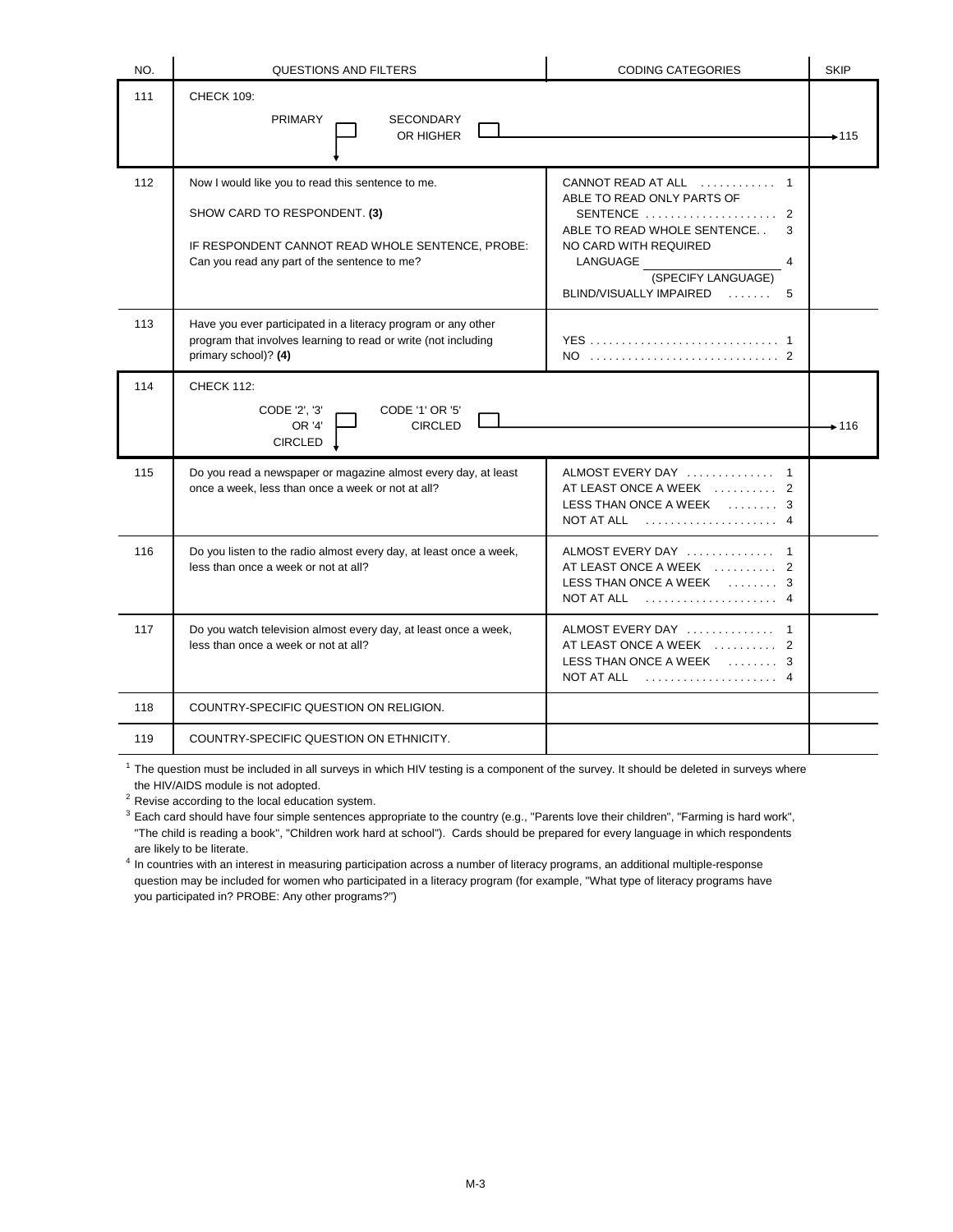## SECTION 2. REPRODUCTION

| NO. | QUESTIONS AND FILTERS                                                                                                                                                                                                    | <b>CODING CATEGORIES</b>                   | <b>SKIP</b>               |
|-----|--------------------------------------------------------------------------------------------------------------------------------------------------------------------------------------------------------------------------|--------------------------------------------|---------------------------|
| 201 | Now I would like to ask about any children you have had during<br>your life. I am interested in all of the children that are biologically<br>yours, even if they are not legally yours or do not have your<br>last name. |                                            |                           |
|     | Have you ever fathered any children with any woman?                                                                                                                                                                      |                                            | 206                       |
| 202 | Do you have any sons or daughters that you have fathered who<br>are now living with you?                                                                                                                                 |                                            | $+ 204$                   |
| 203 | How many sons live with you?                                                                                                                                                                                             | SONS AT HOME                               |                           |
|     | And how many daughters live with you?                                                                                                                                                                                    | DAUGHTERS AT HOME                          |                           |
|     | IF NONE, RECORD '00'.                                                                                                                                                                                                    |                                            |                           |
| 204 | Do you have any sons or daughters that you have fathered who are<br>alive but do not live with you?                                                                                                                      |                                            | $+206$                    |
| 205 | How many sons are alive but do not live with you?                                                                                                                                                                        | SONS ELSEWHERE                             |                           |
|     | And how many daughters are alive but do not live with you?                                                                                                                                                               |                                            |                           |
|     | IF NONE, RECORD '00'.                                                                                                                                                                                                    | DAUGHTERS ELSEWHERE                        |                           |
| 206 | Have you ever fathered a son or a daughter who was born alive<br>but later died?                                                                                                                                         |                                            |                           |
|     |                                                                                                                                                                                                                          |                                            |                           |
|     | IF NO, PROBE:<br>Any baby who cried or showed signs of life but<br>did not survive?                                                                                                                                      |                                            | 208                       |
| 207 | How many boys have died?                                                                                                                                                                                                 | BOYS DEAD $\ldots, \ldots, \ldots, \ldots$ |                           |
|     | And how many girls have died?                                                                                                                                                                                            |                                            |                           |
|     | IF NONE, RECORD '00'.                                                                                                                                                                                                    | GIRLS DEAD                                 |                           |
| 208 | SUM ANSWERS TO 203, 205, AND 207, AND ENTER TOTAL.                                                                                                                                                                       | TOTAL CHILDREN                             |                           |
|     | IF NONE. RECORD '00'.                                                                                                                                                                                                    |                                            |                           |
| 209 | <b>CHECK 208:</b>                                                                                                                                                                                                        |                                            |                           |
|     | HAS HAD<br><b>HAS HAD</b><br><b>MORE THAN</b><br><b>ONLY</b>                                                                                                                                                             |                                            | 212                       |
|     | ONE CHILD<br>ONE CHILD<br>HAS NOT HAD                                                                                                                                                                                    |                                            |                           |
|     | ANY CHILDREN                                                                                                                                                                                                             |                                            | $\div 301$                |
| 210 | Did all of the children you have fathered have the same<br>biological mother?                                                                                                                                            |                                            | $* 212$                   |
| 211 | In all, how many women have you fathered children with?                                                                                                                                                                  | NUMBER OF WOMEN                            |                           |
| 212 | How old were you when your (first) child was born?                                                                                                                                                                       | AGE IN YEARS<br>.                          |                           |
| 213 | CHECK 203 AND 205:                                                                                                                                                                                                       |                                            |                           |
|     | AT LEAST ONE<br><b>NO LIVING</b><br>LIVING CHILD<br><b>CHILDREN</b>                                                                                                                                                      |                                            | $*301$                    |
| 214 | How many years old is your (youngest) child?                                                                                                                                                                             | <b>AGE IN YEARS</b>                        |                           |
| 215 | <b>CHECK 214:</b>                                                                                                                                                                                                        |                                            |                           |
|     | (YOUNGEST) CHILD<br><b>OTHER</b><br>IS AGE 0-3 YEARS                                                                                                                                                                     |                                            | $\blacktriangleright$ 301 |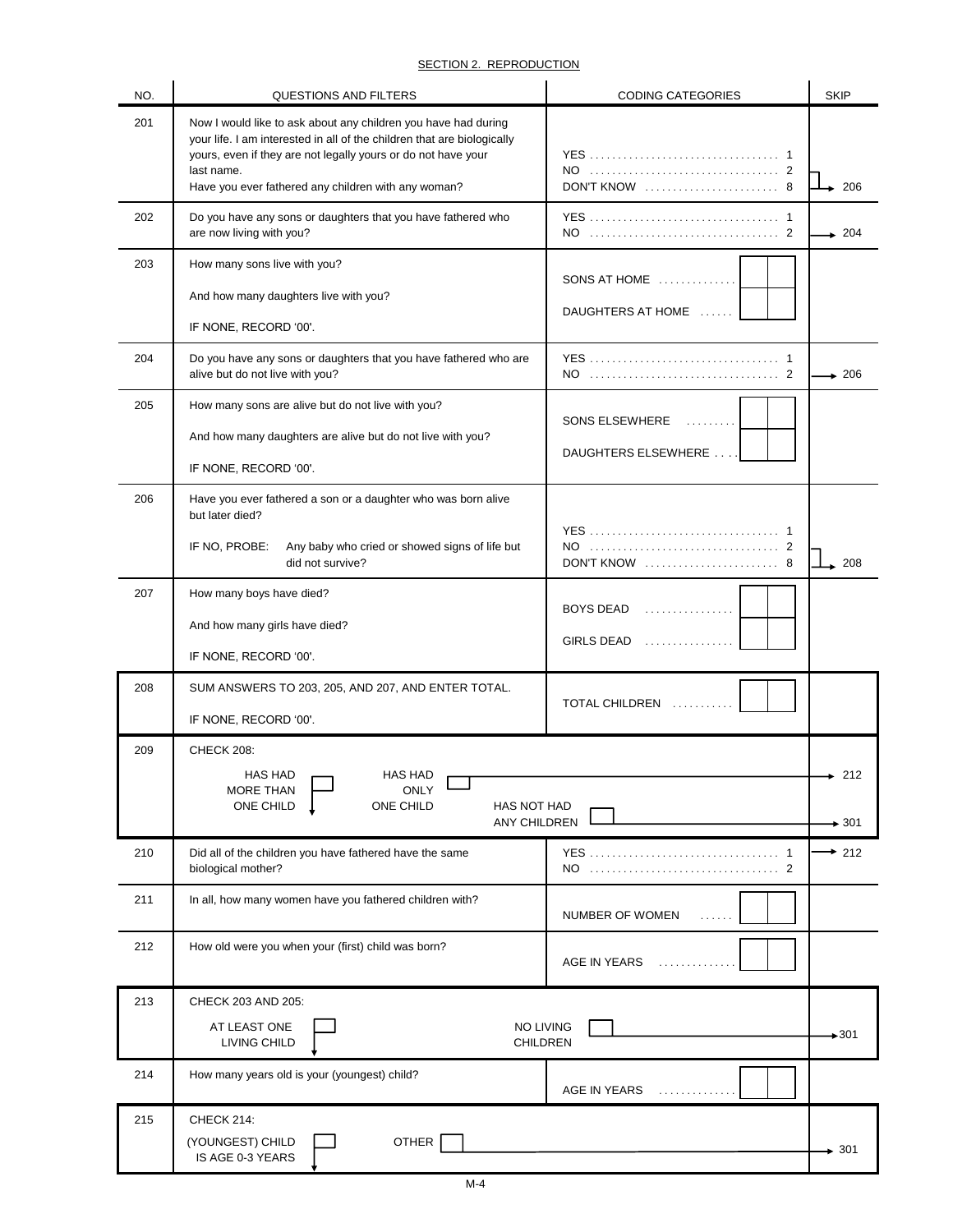| NO. | <b>QUESTIONS AND FILTERS</b>                                                                                                                                                                            | <b>CODING CATEGORIES</b>                                                                                                                                                                                                                                                                                                                                                                                                                            | <b>SKIP</b> |
|-----|---------------------------------------------------------------------------------------------------------------------------------------------------------------------------------------------------------|-----------------------------------------------------------------------------------------------------------------------------------------------------------------------------------------------------------------------------------------------------------------------------------------------------------------------------------------------------------------------------------------------------------------------------------------------------|-------------|
| 216 | What is the name of your (youngest) child?<br>WRITE NAME OF (YOUNGEST) CHILD<br>(NAME OF (YOUNGEST) CHILD)                                                                                              |                                                                                                                                                                                                                                                                                                                                                                                                                                                     |             |
| 217 | When (NAME)'s mother was pregnant with (NAME),<br>did she have any antenatal check-ups?                                                                                                                 | YES  1<br><b>DON'T KNOW</b><br>. 3                                                                                                                                                                                                                                                                                                                                                                                                                  | $\div 219$  |
| 218 | Were you ever present during any of those antenatal<br>check-ups?                                                                                                                                       | NOT PRESENT $\ldots \ldots \ldots \ldots \ldots$ 2                                                                                                                                                                                                                                                                                                                                                                                                  |             |
| 219 | Was (NAME) born in a hospital or health facility?                                                                                                                                                       | HOSPITAL/HEALTH FACILITY  1<br><b>OTHER</b>                                                                                                                                                                                                                                                                                                                                                                                                         | 221         |
| 220 | What was the main reason why (NAME)'s mother did not<br>deliver in a hospital or health facility?                                                                                                       | $COST$ TOO MUCH $\ldots \ldots \ldots \ldots$<br>O1<br><b>FACILITY CLOSED</b><br>.<br>02<br>TOO FAR/NO TRANSPORTATION<br>$\sim 03$<br>DON'T TRUST FACILITY/POOR<br>. 04<br><b>QUALITY SERVICE</b><br>NO FEMALE PROVIDER<br>05<br>NOT THE FIRST CHILD  06<br>CHILD'S MOTHER DID NOT<br>THINK IT WAS NECESSARY  07<br>HE DID NOT THINK<br>FAMILY DID NOT THINK IT WAS<br>NECESSARY 09<br><b>OTHER</b><br>96<br>(SPECIFY)<br>. 98<br><b>DON"T KNOW</b> |             |
| 221 | When a child has diarrhea, how much should<br>he or she be given to drink: more than usual, the same<br>amount as usual, less than usual, or should he or she<br>not be given anything to drink at all? | MORE THAN USUAL  1<br>.<br>ABOUT THE SAME<br>$\mathfrak{p}$<br>LESS THAN USUAL<br>.<br>3<br>.<br>NOTHING TO DRINK<br>4<br>$DON'T$ KNOW $\ldots \ldots \ldots \ldots \ldots$<br>8                                                                                                                                                                                                                                                                    |             |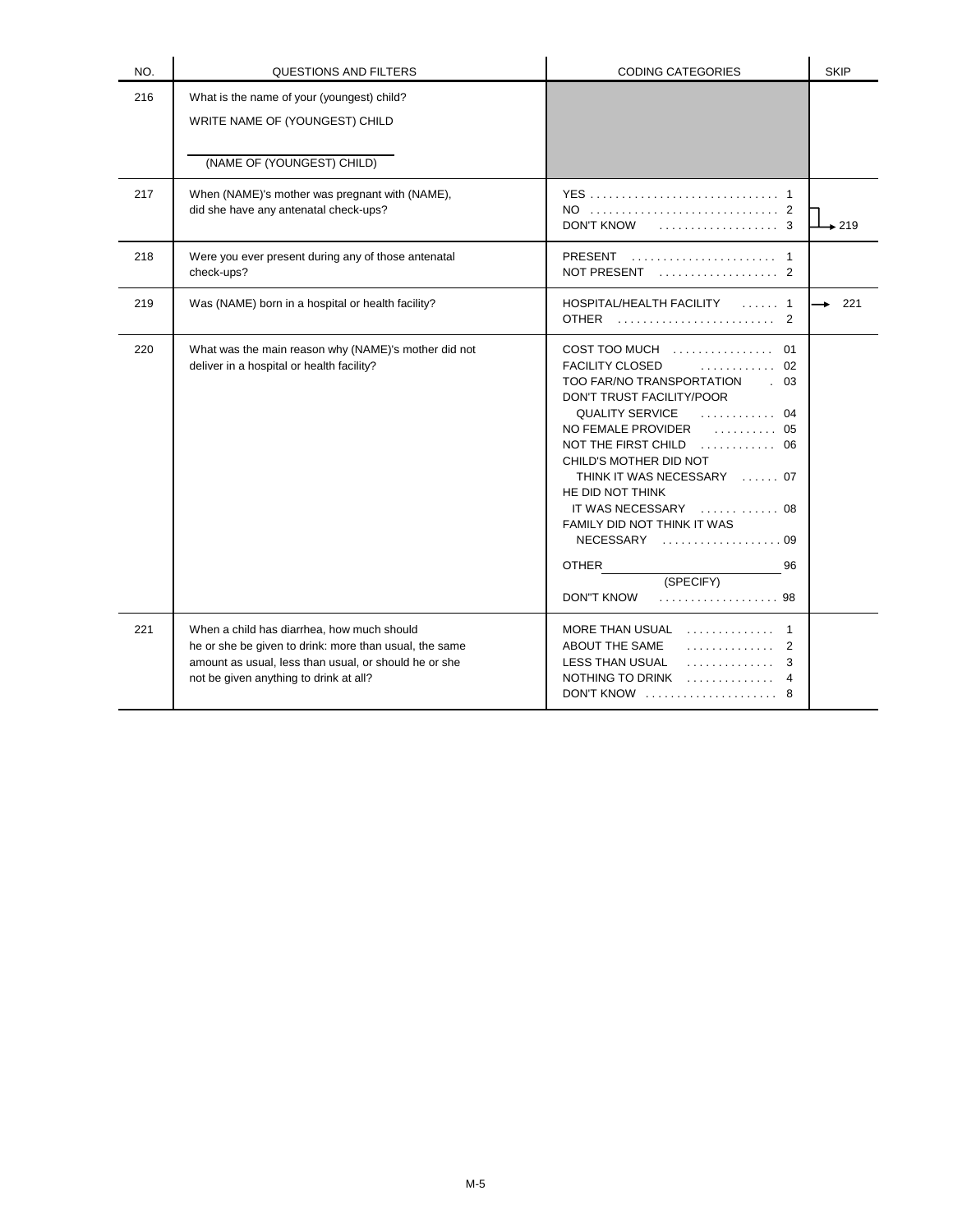| 301 | Now I would like to talk about family planning - the various ways or methods that<br>a couple can use to delay or avoid a pregnancy.                                                                                                                                                                                               | 302 Have you ever used<br>(METHOD)?                |                                                                                                         |
|-----|------------------------------------------------------------------------------------------------------------------------------------------------------------------------------------------------------------------------------------------------------------------------------------------------------------------------------------|----------------------------------------------------|---------------------------------------------------------------------------------------------------------|
|     | Which ways or methods have you heard about? (1)<br>FOR METHODS NOT MENTIONED SPONTANEOUSLY, ASK:<br>Have you ever heard of (METHOD)?                                                                                                                                                                                               |                                                    |                                                                                                         |
|     | CIRCLE CODE 1 IN 301 FOR EACH METHOD MENTIONED SPONTANEOUSLY.<br>THEN PROCEED DOWN COLUMN 301, READING THE NAME AND DESCRIPTION OF<br>EACH METHOD NOT MENTIONED SPONTANEOUSLY. CIRCLE CODE 1 IF METHOD<br>IS RECOGNIZED, AND CODE 2 IF NOT RECOGNIZED. THEN, FOR METHODS 02, 07, 10,<br>AND 11, ASK 302 IF 301 HAS CODE 1 CIRCLED. |                                                    |                                                                                                         |
| 01  | FEMALE STERILIZATION Women can have an operation<br>to avoid having any more children.                                                                                                                                                                                                                                             | YES 1<br>NO  2                                     |                                                                                                         |
| 02  | MALE STERILIZATION Men can have an operation to avoid<br>having any more children.                                                                                                                                                                                                                                                 | YES 1<br>$NO$ $2\pi$                               | Have you ever had an operation<br>to avoid having any more<br>children?<br><b>YES</b><br>1<br>$NO$<br>2 |
| 03  | PILL Women can take a pill every day to avoid becoming<br>pregnant.                                                                                                                                                                                                                                                                | YES 1<br>$NO$ 2                                    |                                                                                                         |
| 04  | IUD Women can have a loop or coil placed inside them by<br>a doctor or a nurse.                                                                                                                                                                                                                                                    | YES 1                                              | The LAM method                                                                                          |
| 05  | INJECTABLES Women can have an injection by a health<br>provider that stops them from becoming pregnant<br>for one or more months.                                                                                                                                                                                                  | YES 1                                              | should be deleted in<br>countries that do<br>not have a LAM<br>program.                                 |
| 06  | IMPLANTS Women can have several small rods placed in<br>their upper arm by a doctor or nurse which can prevent<br>pregnancy for one or more years.                                                                                                                                                                                 | YES $\angle$ 1                                     |                                                                                                         |
| 07  | CONDOM Men can put a rubber sheath on their penis<br>before sexual ntercourse.                                                                                                                                                                                                                                                     | $NO \times \ldots \ldots \ldots$<br>2 <sub>7</sub> | <b>YES</b><br>1<br>NO<br>2                                                                              |
| 08  | FEMALE CONDOM Women can place a sheath in their<br>vagina before sexual intercourse.                                                                                                                                                                                                                                               | YES  1<br>NO  2                                    |                                                                                                         |
| 09  | LACTATIONAL AMENORRHEA METHOD (LAM) (2)                                                                                                                                                                                                                                                                                            | YES 1<br>$NO$ 2                                    |                                                                                                         |
| 10  | RHYTHM METHOD Every month that a woman is sexually<br>active she can avoid pregnancy by not having sexual<br>intercourse on the days of the month she is most likely to<br>get pregnant.                                                                                                                                           | YES 1<br>$NO$ $2\pi$                               | <b>YES</b><br>$\mathbf{1}$<br>NO<br>$\mathbf{2}$                                                        |
| 11  | WITHDRAWAL Men can be careful and pull out before<br>climax.                                                                                                                                                                                                                                                                       | YES 1<br>$NO$ $2\pi$                               | $YES$<br>$\mathbf{1}$<br>NO<br>2                                                                        |
| 12  | EMERGENCY CONTRACEPTION As an emergency<br>measure after sexual intercourse, women can take special<br>pills at any time within 5 days to prevent pregnancy.                                                                                                                                                                       | YES 1<br>NO  2                                     |                                                                                                         |
| 13  | Have you heard of any other ways or methods that women<br>or men can use to avoid pregnancy?                                                                                                                                                                                                                                       | YES 1                                              |                                                                                                         |
|     |                                                                                                                                                                                                                                                                                                                                    | (SPECIFY)                                          |                                                                                                         |
|     |                                                                                                                                                                                                                                                                                                                                    | (SPECIFY)<br>NO  2                                 |                                                                                                         |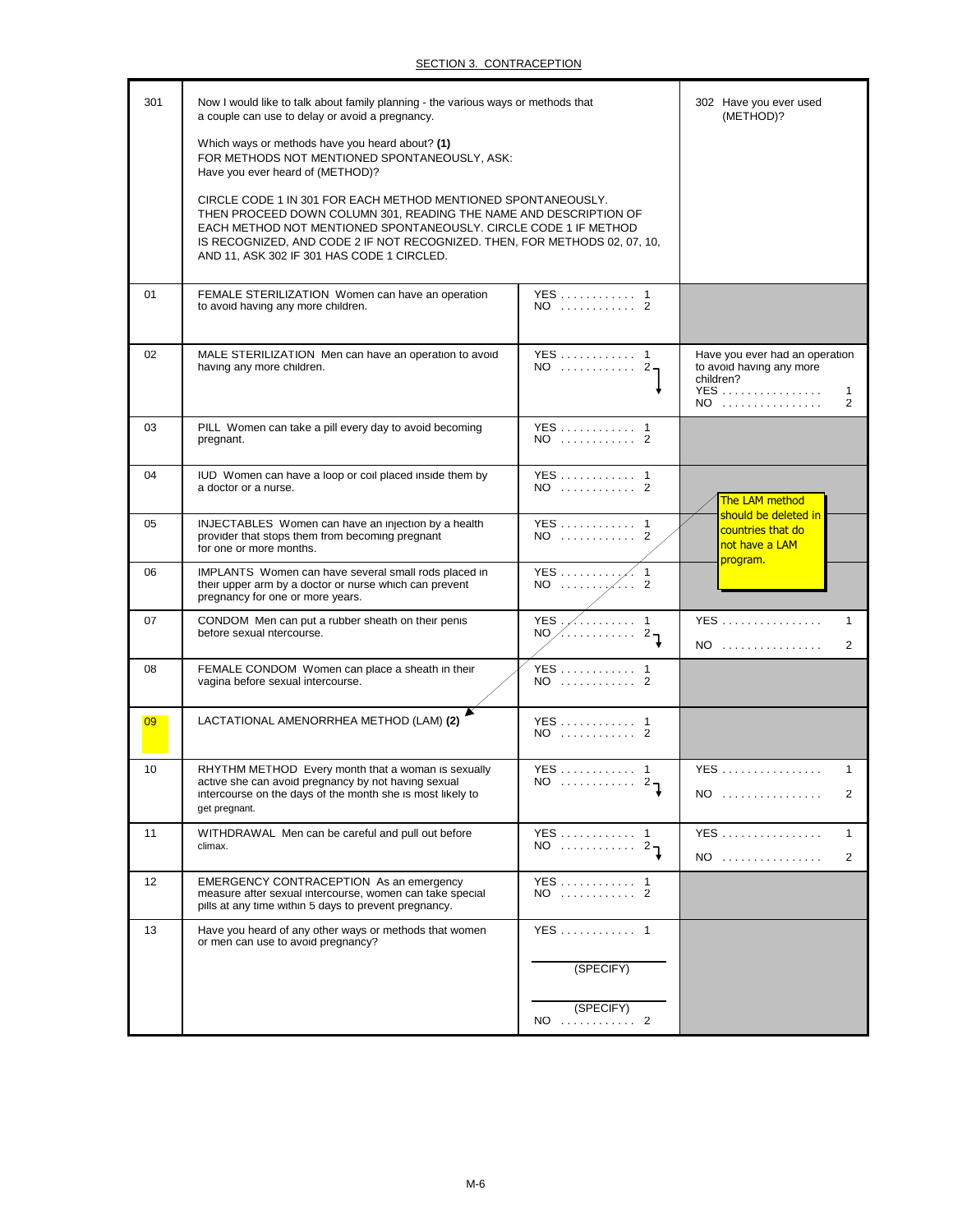| NO. | QUESTIONS AND FILTERS                                                                                                                                                                                                                                                      | <b>CODING CATEGORIES</b>                                                                                                                                                                                                                                                                                                                                                                                                                                                     | <b>SKIP</b>       |
|-----|----------------------------------------------------------------------------------------------------------------------------------------------------------------------------------------------------------------------------------------------------------------------------|------------------------------------------------------------------------------------------------------------------------------------------------------------------------------------------------------------------------------------------------------------------------------------------------------------------------------------------------------------------------------------------------------------------------------------------------------------------------------|-------------------|
| 303 | In the last few months have you:<br>Heard about family planning on the radio?<br>Seen about family planning on the television?<br>Read about family planning in a newspaper or magazine?                                                                                   | YES NO<br>2<br>$\overline{1}$<br>TELEVISION<br>2<br>NEWSPAPER OR MAGAZINE<br>$\overline{2}$<br>1                                                                                                                                                                                                                                                                                                                                                                             |                   |
| 304 | In the last few months, have you discussed the practice of family<br>planning with a health worker or health professional?                                                                                                                                                 |                                                                                                                                                                                                                                                                                                                                                                                                                                                                              |                   |
| 305 | Now I would like to ask you about a woman's risk of pregnancy.<br>From one menstrual period to the next, are there certain days<br>when a woman is more likely to become pregnant if she has<br>sexual relations?                                                          | DON'T KNOW $\ldots \ldots \ldots \ldots \ldots$ 8                                                                                                                                                                                                                                                                                                                                                                                                                            | 307               |
| 306 | Is this time just before her period begins, during her period, right<br>after her period has ended, or halfway between two periods? (3)                                                                                                                                    | <b>JUST BEFORE HER</b><br>PERIOD BEGINS<br>. 2<br>DURING HER PERIOD<br>RIGHT AFTER HER<br>PERIOD HAS ENDED  3<br><b>HALFWAY BETWEEN</b><br><b>TWO PERIODS</b><br>.<br><b>OTHER</b><br>6<br>(SPECIFY)<br>DON'T KNOW<br>8                                                                                                                                                                                                                                                      |                   |
| 307 | Do you think that a woman who is breastfeeding her baby can<br>become pregnant?                                                                                                                                                                                            | $DEPENDS$<br>3<br>DON'T KNOW<br>8                                                                                                                                                                                                                                                                                                                                                                                                                                            |                   |
| 308 | I will now read you some statements about contraception. Please<br>tell me if you agree or disagree with each one.<br>Contraception is women's business and a man should not<br>a)<br>have to worry about it.<br>Women who use contraception may become promiscuous.<br>b) | DIS-<br>AGREE<br>AGREE DK<br><b>CONTRACEPTION</b><br>WOMAN'S BUSINESS . 1<br>2<br>8<br><b>WOMAN MAY BECOME</b><br>PROMISCUOUS  1<br>$\overline{2}$<br>8                                                                                                                                                                                                                                                                                                                      |                   |
| 309 | CHECK 301 (07) KNOWS MALE CONDOM<br><b>YES</b><br>NO                                                                                                                                                                                                                       |                                                                                                                                                                                                                                                                                                                                                                                                                                                                              | - 313             |
| 310 | Do you know of a place where a person can get condoms?                                                                                                                                                                                                                     |                                                                                                                                                                                                                                                                                                                                                                                                                                                                              | $\rightarrow$ 313 |
| 311 | Where is that? (4)<br>Any other place?<br>PROBE TO IDENTIFY EACH TYPE OF SOURCE AND CIRCLE<br>THE APPROPRIATE CODE.<br>IF UNABLE TO DETERMINE IF HOSPITAL, HEALTH CENTER<br>OR CLINIC IS PUBLIC OR PRIVATE MEDICAL, WRITE<br>THE NAME OF THE PLACE.<br>(NAME OF PLACE(S))  | <b>PUBLIC SECTOR</b><br>GOVERNMENT HOSPITAL  A<br>GOVT. HEALTH CENTER  B<br>FAMILY PLANNING CLINIC  C<br>MOBILE CLINIC D<br>$FIELDWORKER$ $E$<br>OTHER PUBLIC<br>(SPECIFY)<br>PRIVATE MEDICAL SECTOR<br>PRIVATE HOSPITAL/CLINIC  G<br>PHARMACY  H<br>PRIVATE DOCTOR  I<br>MOBILE CLINIC  J<br>$FIELDWORKER$ ,,,,,,,,,,,,,,,,,,,<br>OTHER PRIVATE<br><b>MEDICAL</b><br>(SPECIFY)<br>OTHER SOURCE<br>SHOP<br>м<br>N.<br>FRIENDS/RELATIVES  O<br><b>OTHER</b><br>X<br>(SPECIFY) |                   |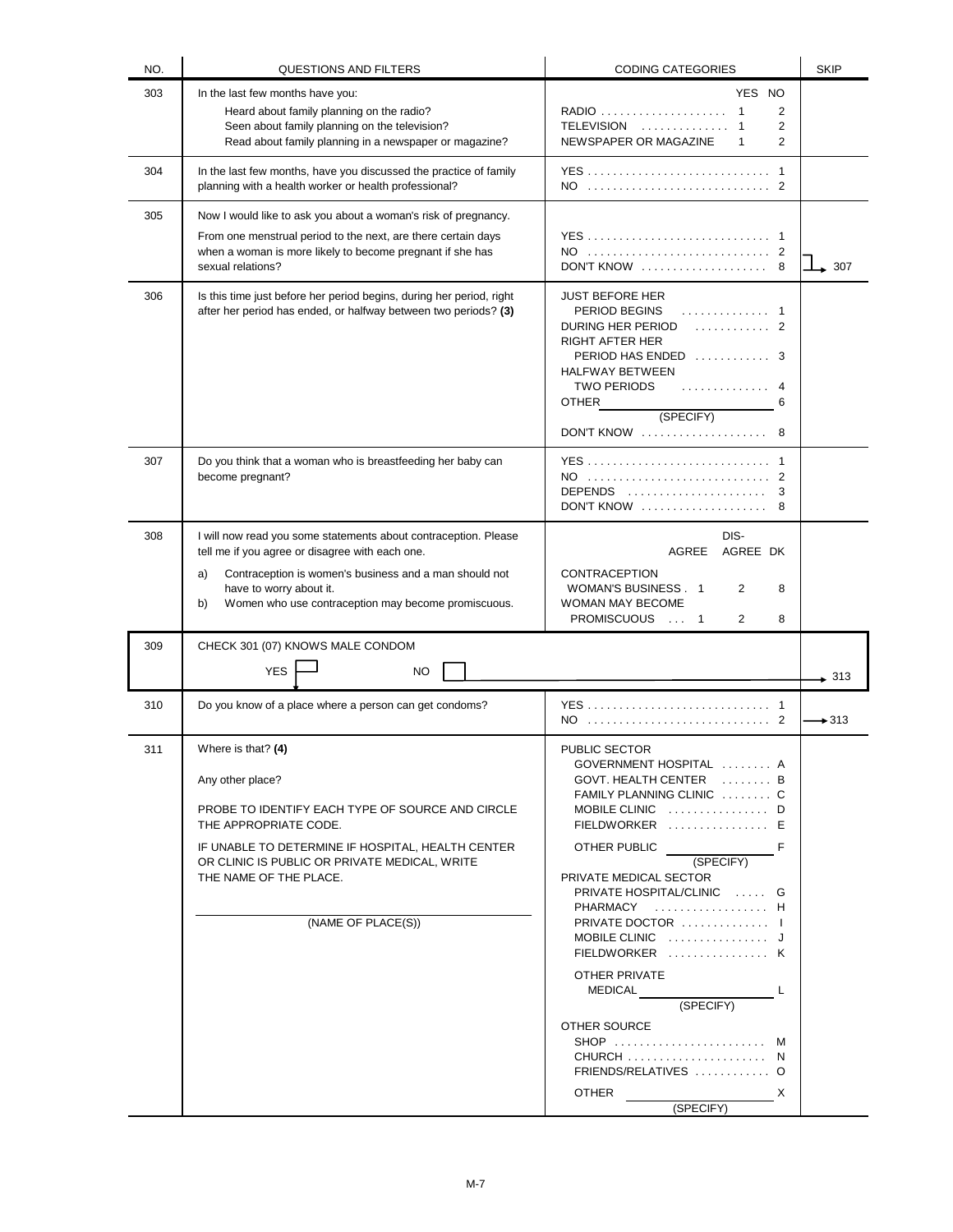| NO.        | <b>QUESTIONS AND FILTERS</b>                                                                                                                                                                                                                                                                                                                                                             | <b>CODING CATEGORIES</b>                                                                                                                                                                                                                                                                                                                                                                                                             | <b>SKIP</b>       |
|------------|------------------------------------------------------------------------------------------------------------------------------------------------------------------------------------------------------------------------------------------------------------------------------------------------------------------------------------------------------------------------------------------|--------------------------------------------------------------------------------------------------------------------------------------------------------------------------------------------------------------------------------------------------------------------------------------------------------------------------------------------------------------------------------------------------------------------------------------|-------------------|
| 312        | If you wanted to, could you yourself get a condom?                                                                                                                                                                                                                                                                                                                                       | NO  2                                                                                                                                                                                                                                                                                                                                                                                                                                |                   |
| 313<br>(5) | CHECK 301 (08) KNOWS FEMALE CONDOM<br><b>YES</b><br><b>NO</b>                                                                                                                                                                                                                                                                                                                            |                                                                                                                                                                                                                                                                                                                                                                                                                                      | $+401$            |
| 314<br>(5) | Do you know of a place where a person can get female<br>condoms?                                                                                                                                                                                                                                                                                                                         |                                                                                                                                                                                                                                                                                                                                                                                                                                      | $\rightarrow$ 401 |
| 315<br>(5) | Where is that? (4)<br>Any other place?<br>PROBE TO IDENTIFY EACH TYPE OF SOURCE AND CIRCLE<br>THE APPROPRIATE CODE.<br>IF UNABLE TO DETERMINE IF HOSPITAL, HEALTH CENTER<br>OR CLINIC IS PUBLIC OR PRIVATE MEDICAL, WRITE<br>THE NAME OF THE PLACE.<br>(NAME OF PLACE(S))<br>Question 313-316<br>should be deleted in<br>countries where female<br>condoms are not<br>actively promoted. | <b>PUBLIC SECTOR</b><br>GOVERNMENT HOSPITAL  A<br>GOVT. HEALTH CENTER  B<br>FAMILY PLANNING CLINIC  C<br>MOBILE CLINIC  D<br>FIELDWORKER  E<br>OTHER PUBLIC<br>(SPECIFY)<br>PRIVATE MEDICAL SECTOR<br>PRIVATE HOSPITAL/CLINIC<br>G<br>PHARMACY  H<br>PRIVATE DOCTOR  I<br>FIELDWORKER  K<br>OTHER PRIVATE<br><b>MEDICAL</b><br>(SPECIFY)<br>OTHER SOURCE<br>SHOP<br>м<br>N<br>FRIENDS/RELATIVES  O<br><b>OTHER</b><br>X<br>(SPECIFY) |                   |
| 316<br>(5) | If you wanted to, could you yourself get a female condom?                                                                                                                                                                                                                                                                                                                                | YES  1                                                                                                                                                                                                                                                                                                                                                                                                                               |                   |

 $1$  Other commonly used methods may be added to the list, such as diaphragm, foam, jelly, contraceptive patch, sponge, or specific fertility awareness methods such as the Standard Days Method.

 $^2$  The LAM method should be deleted in countries that do not have a LAM program. In these countries, LAM should also be deleted as a coding category in Q. 444.

 $3$  In countries where the Standard Days Method is used, an appropriate response category for that method may be added.

<sup>4</sup> Coding categories to be developed locally and revised based on the pretest; however, the broad categories must be maintained.

 $5$  The question should be deleted in countries where female condoms are not actively promoted.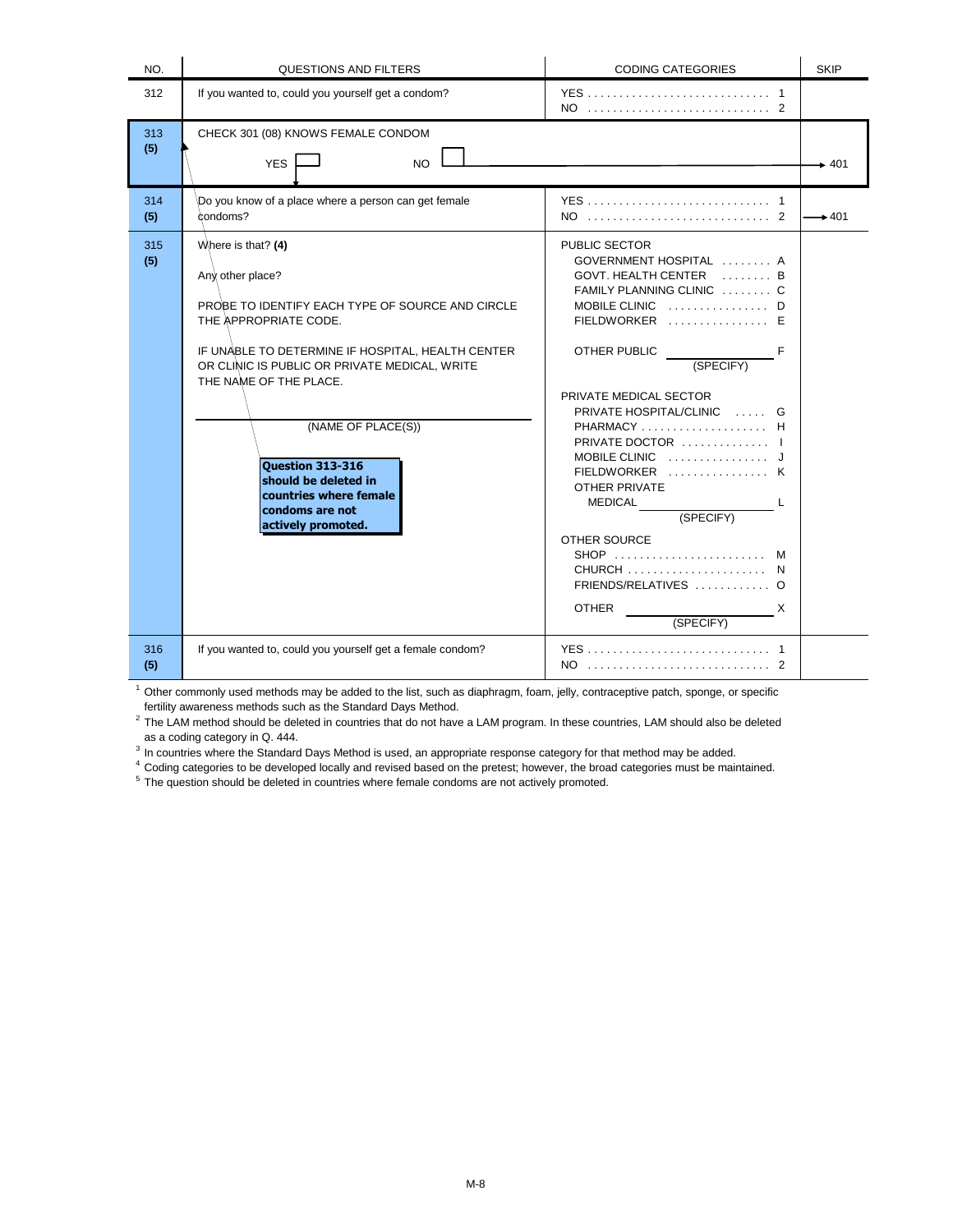#### SECTION 4. MARRIAGE AND SEXUAL ACTIVITY

| NO.        | <b>QUESTIONS AND FILTERS</b>                                                                                                                                                                                                                                                                                                                                                                                                                                                                                                                                                                                                                                                                                                                                                                                         | <b>CODING CATEGORIES</b>                                                                                                                                                                                                                                       | <b>SKIP</b>              |
|------------|----------------------------------------------------------------------------------------------------------------------------------------------------------------------------------------------------------------------------------------------------------------------------------------------------------------------------------------------------------------------------------------------------------------------------------------------------------------------------------------------------------------------------------------------------------------------------------------------------------------------------------------------------------------------------------------------------------------------------------------------------------------------------------------------------------------------|----------------------------------------------------------------------------------------------------------------------------------------------------------------------------------------------------------------------------------------------------------------|--------------------------|
| 401        | Are you currently married or living together with a woman as if<br>married?                                                                                                                                                                                                                                                                                                                                                                                                                                                                                                                                                                                                                                                                                                                                          | YES, CURRENTLY MARRIED  1<br>YES, LIVING WITH A WOMAN  2<br>NO, NOT IN UNION $\ldots \ldots \ldots \ldots$<br>3                                                                                                                                                | $\rightarrow$ 404        |
| 402        | Have you ever been married or lived together with a woman as if<br>married?                                                                                                                                                                                                                                                                                                                                                                                                                                                                                                                                                                                                                                                                                                                                          | YES, FORMERLY MARRIED  1<br>YES, LIVED WITH A WOMAN  2                                                                                                                                                                                                         | $\div 413$               |
| 403        | What is your marital status now: are you widowed,<br>divorced, or separated?                                                                                                                                                                                                                                                                                                                                                                                                                                                                                                                                                                                                                                                                                                                                         | WIDOWED  1<br>DIVORCED  2<br>SEPARATED  3                                                                                                                                                                                                                      | 410                      |
| 404        | Is your wife/partner living with you now or is she staying<br>elsewhere?                                                                                                                                                                                                                                                                                                                                                                                                                                                                                                                                                                                                                                                                                                                                             | LIVING WITH HIM<br>1<br>STAYING ELSEWHERE<br>2                                                                                                                                                                                                                 |                          |
| 405<br>(1) | Do you have more than one wife or woman you live with as if<br>married?                                                                                                                                                                                                                                                                                                                                                                                                                                                                                                                                                                                                                                                                                                                                              | YES  1                                                                                                                                                                                                                                                         | $\rightarrow$ 407        |
| 406<br>(1) | Altogether, how many wives do you have or other partners<br>do you live with as if married?                                                                                                                                                                                                                                                                                                                                                                                                                                                                                                                                                                                                                                                                                                                          | TOTAL NUMBER OF WIVES<br>AND LIVE-IN PARTNERS                                                                                                                                                                                                                  |                          |
| 407<br>(1) | CNECK 405:<br>ONE WIRE/<br><b>MORE THAN</b><br><b>PARTNER</b><br>ONE WIFE/<br><b>PARTNER</b><br>Please tell me the name of<br>Please tell me the name of<br>your wife (the woman you<br>each of your current wives<br>are living with as if married).<br>(and/or of each woman you<br>are living with as if married).<br>RECORD THE NAME AND THE LINE NUMBER FROM<br>THE HOUSEHOLD QUESTIONNAIRE FOR EACH WIFE<br>AND LIVE-IN PARTNER.<br>IF A WOMAN IS NOT USTED IN THE HOUSEHOLD,<br>RECORD '00'.<br>ASK 408 FOR EACH PERSON.<br>Questions 405-407 and<br><b>Question 409 should be deleted</b><br>in countries where polygyny is<br>not practiced and replaced with<br><b>Question 605 from the Woman's</b><br><b>Questionnaire with the word</b><br>'HUSBAND'S' replaced with<br>'WIFE'S' and 'HE' replaced with | <b>408 How</b><br>old was<br>In countries where<br>polygyny is not practiced,<br>(NAME)<br><b>Question 408 should be</b><br>on her<br>retained for only one<br>last<br>wife/partner.<br>birthday?<br><b>LINE</b><br><b>NAME</b><br><b>NUMBER</b><br><b>AGE</b> |                          |
| 409<br>(1) | CHECK 407:<br>'SHE'.<br><b>MORE THAN</b><br>ONE WIFE/<br>ONE WIFE/<br>PARTNER $\downarrow$                                                                                                                                                                                                                                                                                                                                                                                                                                                                                                                                                                                                                                                                                                                           |                                                                                                                                                                                                                                                                |                          |
| 410        | <b>PARTNER</b><br>Have you been married or lived with a woman only once or<br>more than once?                                                                                                                                                                                                                                                                                                                                                                                                                                                                                                                                                                                                                                                                                                                        | <b>ONLY ONCE</b><br>1<br>MORE THAN ONCE<br>.<br>2                                                                                                                                                                                                              | $+411A$<br><b>→</b> 411A |
| 411        | In what month and year did you start living with your (wife/                                                                                                                                                                                                                                                                                                                                                                                                                                                                                                                                                                                                                                                                                                                                                         |                                                                                                                                                                                                                                                                |                          |
| 411A       | partner)?<br>Now I would like to ask a question about your first wife/partner.<br>In what month and year did you start living with your first wife/<br>partner?                                                                                                                                                                                                                                                                                                                                                                                                                                                                                                                                                                                                                                                      | DON'T KNOW MONTH<br>98<br>.                                                                                                                                                                                                                                    |                          |
|            |                                                                                                                                                                                                                                                                                                                                                                                                                                                                                                                                                                                                                                                                                                                                                                                                                      | $YEAR$ ,,,,,,,,,,,,,<br>DON'T KNOW YEAR<br>9998                                                                                                                                                                                                                | ►413                     |
| 412        | How old were you when you first started living with her?                                                                                                                                                                                                                                                                                                                                                                                                                                                                                                                                                                                                                                                                                                                                                             | AGE<br>.                                                                                                                                                                                                                                                       |                          |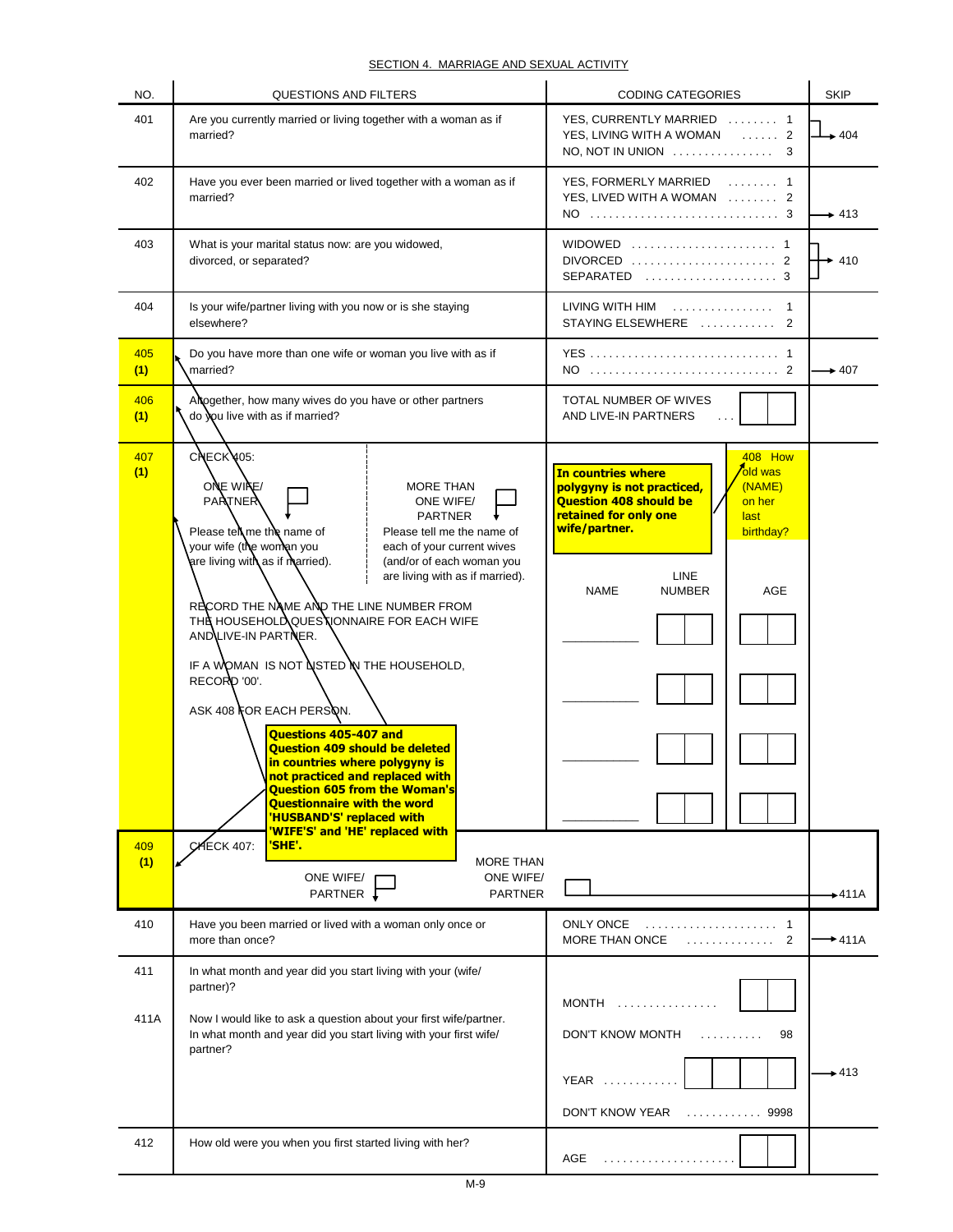| NO. | <b>QUESTIONS AND FILTERS</b>                                                                                                                                                                                                  | <b>CODING CATEGORIES</b>                                                                  | <b>SKIP</b> |
|-----|-------------------------------------------------------------------------------------------------------------------------------------------------------------------------------------------------------------------------------|-------------------------------------------------------------------------------------------|-------------|
| 413 | CHECK FOR THE PRESENCE OF OTHERS.                                                                                                                                                                                             |                                                                                           |             |
|     | BEFORE CONTINUING, MAKE EVERY EFFORT TO ENSURE PRIVACY.                                                                                                                                                                       |                                                                                           |             |
| 414 | Now I would like to ask you some questions about sexual<br>activity in order to gain a better understanding of some<br>important life issues.<br>How old were you when you had sexual intercourse for the<br>very first time? | <b>NEVER HAD SEXUAL</b><br>$INTERCOURSE$<br>00<br>AGE IN YEARS<br>FIRST TIME WHEN STARTED | $\div 417$  |
|     |                                                                                                                                                                                                                               | LIVING WITH (FIRST)<br>WIFE/PARTNER<br>95                                                 | $+417$      |
| 415 | <b>CHECK 107:</b><br>AGE<br>AGE <sub>I</sub><br>$15 - 24$<br>25-49                                                                                                                                                            |                                                                                           | $+ 501$     |
| 416 | Do you intend to wait until you get married to have sexual<br>intercourse for the first time?                                                                                                                                 | DON'T KNOW/UNSURE  8                                                                      | $\div$ 501  |
| 417 | <b>CHECK 107:</b><br>AGE<br>AGE<br>$15-24$<br>25-49                                                                                                                                                                           |                                                                                           | $+ 419$     |
| 418 | The first time you had sexual intercourse, was a condom<br>used? $(2)$                                                                                                                                                        | YES  1<br>DON'T KNOW/DON'T REMEMBER  8                                                    |             |
| 419 | When was the last time you had sexual intercourse?<br>IF LESS THAN 12 MONTHS, ANSWER MUST BE RECORDED<br>IN DAYS, WEEKS OR MONTHS.<br>IF 12 MONTHS (ONE YEAR) OR MORE, ANSWER MUST BE<br><b>RECORDED IN YEARS.</b>            | DAYS AGO  1<br>WEEKS AGO  2<br>MONTHS AGO  3<br>YEARS AGO  4                              | - 435       |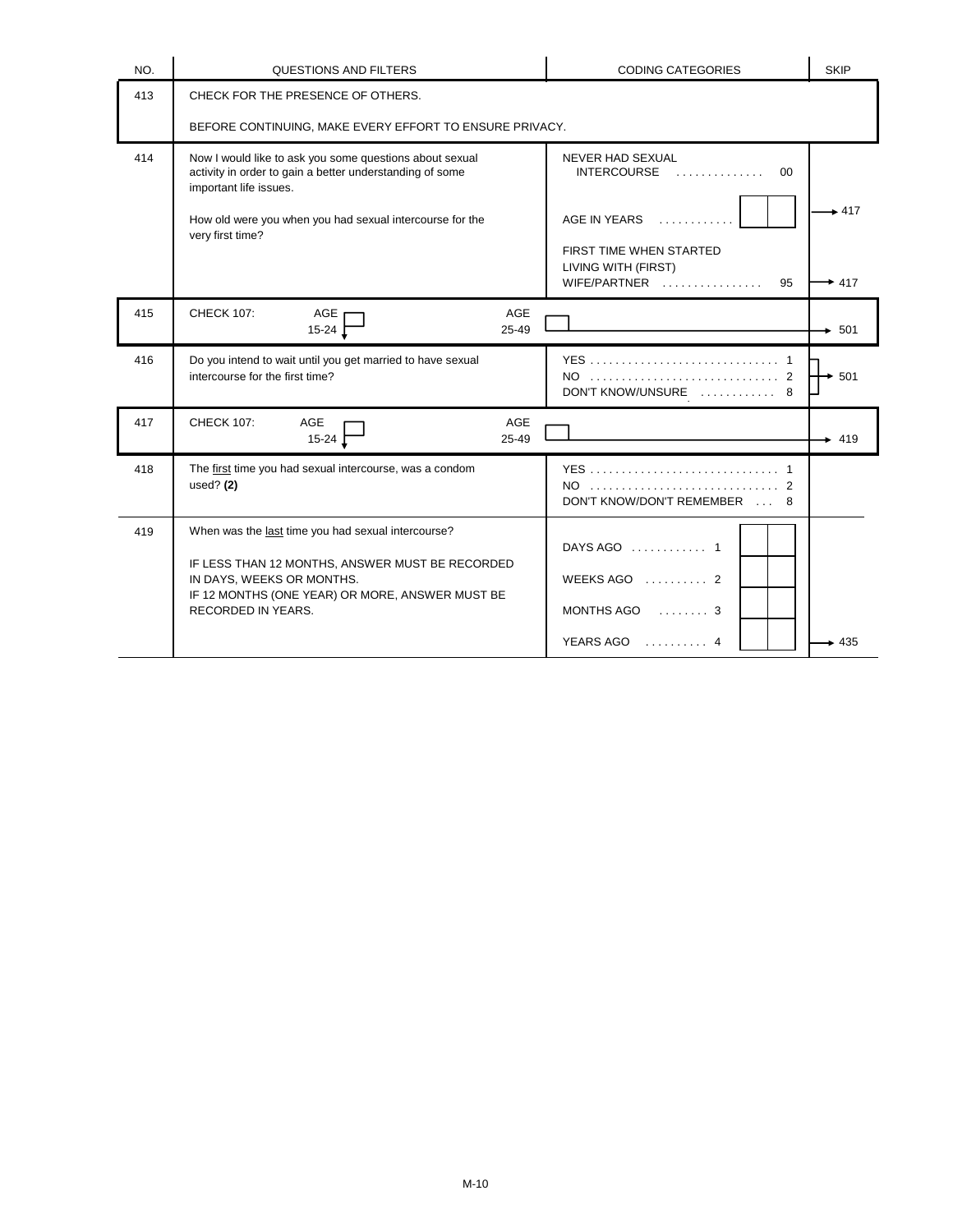|     |                                                                                                                                                                                                                                                                                                                                               | LAST<br><b>SEXUAL PARTNER</b>                                                                                                                                            | SECOND-TO-LAST<br><b>SEXUAL PARTNER</b>                                                                                                                                                             | THIRD-TO-LAST<br><b>SEXUAL PARTNER</b>                                                                                                                                       |  |
|-----|-----------------------------------------------------------------------------------------------------------------------------------------------------------------------------------------------------------------------------------------------------------------------------------------------------------------------------------------------|--------------------------------------------------------------------------------------------------------------------------------------------------------------------------|-----------------------------------------------------------------------------------------------------------------------------------------------------------------------------------------------------|------------------------------------------------------------------------------------------------------------------------------------------------------------------------------|--|
| 420 | Now I would like to ask you some questions about your recent sexual activity. Let me assure you again<br>that your answers are completely confidential and will not be told to anyone. If we should come to any<br>$\rightarrow$ SKIP TO 422<br>question that you don't want to answer, just let me know and we will go to the next question. |                                                                                                                                                                          |                                                                                                                                                                                                     |                                                                                                                                                                              |  |
| 421 | When was the last time you had<br>sexual intercourse with this person?                                                                                                                                                                                                                                                                        |                                                                                                                                                                          | DAYS . 1<br>WEEKS<br>$\overline{2}$<br>MONTHS 3                                                                                                                                                     | DAYS . 1<br>WEEKS <sub>2</sub><br>MONTHS 3                                                                                                                                   |  |
| 422 | The last time you had sexual<br>intercourse (with this second/third<br>person), was a condom used? (2)                                                                                                                                                                                                                                        | YES 1<br>$NO$ 2<br>(SKIP TO 424)                                                                                                                                         | YES 1<br>$NO$<br>2<br>(SKIP TO 424)                                                                                                                                                                 | YES 1<br>$NO$ 2<br>(SKIP TO 424)                                                                                                                                             |  |
| 423 | Was a condom used every<br>time you had sexual intercourse<br>with this person in the last<br>12 months?                                                                                                                                                                                                                                      | YES  1<br>NO  2                                                                                                                                                          | YES 1<br>$NO$ 2                                                                                                                                                                                     | YES  1<br>NO  2                                                                                                                                                              |  |
| 424 | What was your relationship to<br>this (second/third) person with<br>whom you had sexual intercourse?<br>IF GIRLFRIEND:<br>Were you living together as if<br>married?<br>IF YES, CIRCLE '2'.<br>IF NO, CIRCLE '3'.                                                                                                                             | WIFE<br>. 1<br>(SKIPTO 426)<br>LIVE-IN PARTNER  2<br><b>GIRLFRIEND NOT</b><br>LIVING WITH<br>RESPONDENT  3<br>CASUAL<br>ACQUAINTANCE<br>-4<br>PROSTITUTE  5<br>(SPECIFY) | WIFE<br>. 1<br>(SKIP TO 426)<br>LIVE-IN PARTNER  2<br><b>GIRLFRIEND NOT</b><br>LIVING WITH<br>RESPONDENT  3<br>CASUAL<br>ACQUAINTANCE<br>4<br>PROSTITUTE  5<br>OTHER ____________<br>6<br>(SPECIFY) | WIFE<br>. 1<br>(SKIP TO 426)<br>LIVE-IN PARTNER  2<br><b>GIRLFRIEND NOT</b><br><b>LIVING WITH</b><br>RESPONDENT  3<br>CASUAL<br>ACQUAINTANCE 4<br>PROSTITUTE  5<br>(SPECIFY) |  |
| 425 | For how long (have you had/did<br>you have) a sexual relationship<br>with this (second/third) person?<br>IF ONLY HAD SEXUAL<br>RELATIONS WITH THIS PERSON<br>ONCE, RECORD '01' DAYS.                                                                                                                                                          | DAYS . 1<br>MONTHS <sub>2</sub><br><b>YEARS</b><br>3                                                                                                                     | DAYS . 1<br>MONTHS <sub>2</sub><br><b>YEARS</b><br>3                                                                                                                                                | DAYS . 1<br>MONTHS <sub>2</sub><br><b>YEARS</b><br>3                                                                                                                         |  |
| 426 | The last time you had sexual<br>intercourse with this (second/third)<br>person, did you or this person<br>drink alcohol?                                                                                                                                                                                                                      | YES 1<br>$NO$ 2<br>(SKIP TO 428)                                                                                                                                         | YES  1<br>NO  2<br>(SKIP TO 428)                                                                                                                                                                    | YES  1<br>NO  2<br>(SKIP TO 429)                                                                                                                                             |  |
| 427 | Were you or your partner drunk<br>at that time?<br>IF YES: Who was drunk?                                                                                                                                                                                                                                                                     | RESPONDENT ONLY<br>$\overline{1}$<br>PARTNER ONLY<br>2<br>RESPONDENT AND<br>PARTNER BOTH.<br>3<br>NEITHER  4                                                             | RESPONDENT ONLY 1<br>PARTNER ONLY  2<br><b>RESPONDENT AND</b><br>PARTNER BOTH.<br>3<br>$NEITHER$ 4                                                                                                  | RESPONDENT ONLY 1<br>PARTNER ONLY  2<br>RESPONDENT AND<br>PARTNER BOTH . 3<br>NEITHER $\ldots \ldots \ldots 4$                                                               |  |
| 428 | Apart from [this person/these two<br>people], have you had sexual<br>intercourse with any other<br>person in the last 12 months?                                                                                                                                                                                                              | YES  1<br>$(GO$ BACK TO 421<br>IN NEXT COLUMN)<br>NO  2<br>(SKIP TO 430)                                                                                                 | YES 1<br>$(GO$ BACK TO 421<br>IN NEXT COLUMN)<br>NO  2<br>(SKIP TO 430)                                                                                                                             |                                                                                                                                                                              |  |
| 429 | In total, with how many different<br>people have you had sexual<br>intercourse in the last 12 months?<br>IF NON-NUMERIC ANSWER,<br>PROBE TO GET AN ESTIMATE.<br>IF NUMBER OF PARTNERS IS<br>GREATER THAN 95, WRITE '95.'                                                                                                                      |                                                                                                                                                                          |                                                                                                                                                                                                     | NUMBER OF<br><b>PARTNERS</b><br>LAST <sub>12</sub><br>MONTHS<br>DON'T KNOW<br>98                                                                                             |  |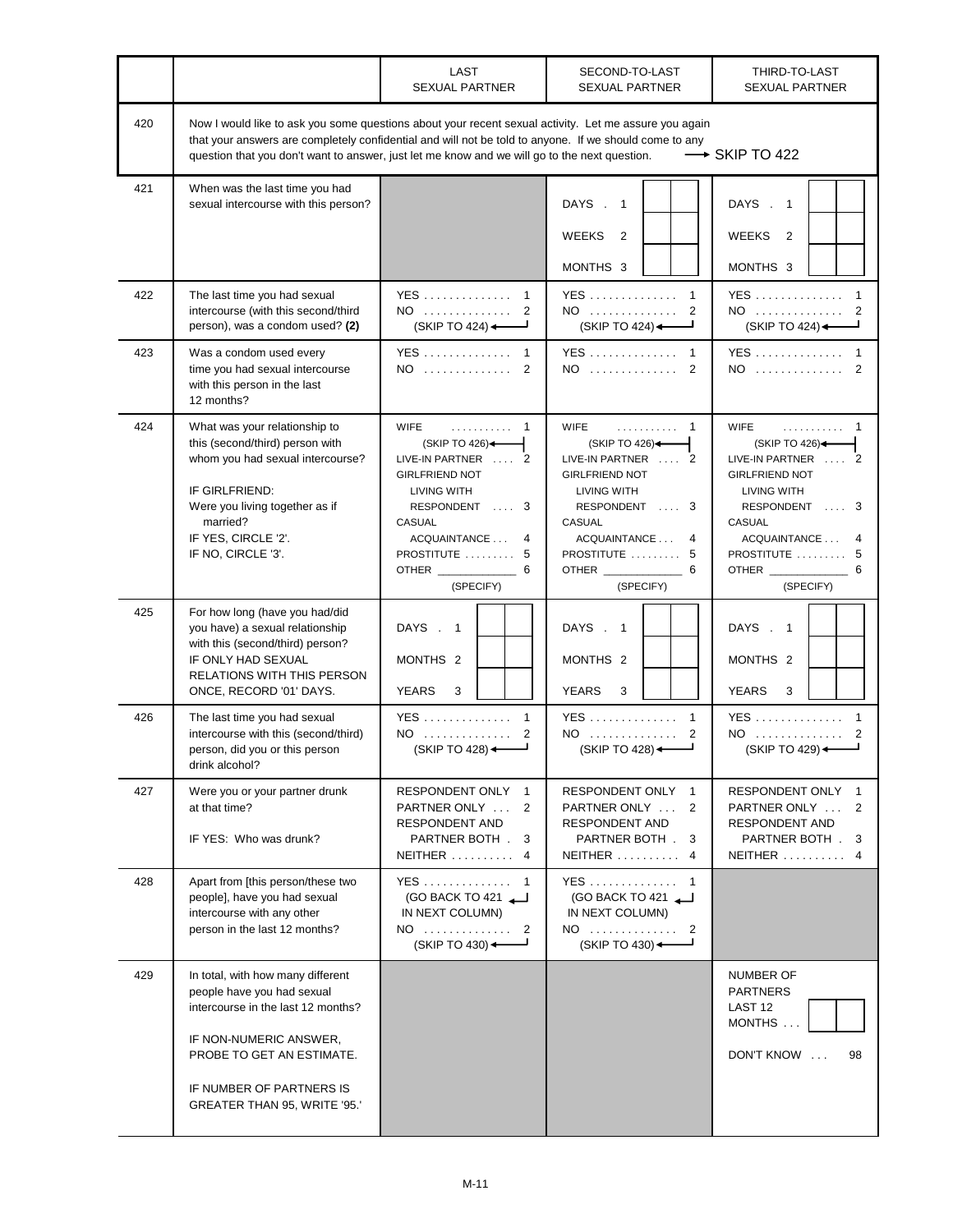| NO.        | QUESTIONS AND FILTERS                                                                                                                                   | <b>CODING CATEGORIES</b>               | <b>SKIP</b>       |
|------------|---------------------------------------------------------------------------------------------------------------------------------------------------------|----------------------------------------|-------------------|
| 430        | CHECK 424 (ALL COLUMNS):                                                                                                                                |                                        |                   |
|            | AT LEAST ONE PARTNER<br><b>NO PARTNERS</b><br><b>IS PROSTITUTE</b><br>ARE PROSTITUTES                                                                   |                                        | .432              |
| 431        | CHECK 424 AND 422 (ALL COLUMNS):<br><b>CONDOM USED WITH</b><br><b>EVERY PROSTITUTE</b>                                                                  |                                        | 434               |
|            | <b>OTHER</b>                                                                                                                                            |                                        | $+435$            |
| 432        | In the last 12 months, did you pay anyone in exchange<br>for having sexual intercourse?                                                                 |                                        | $\rightarrow$ 435 |
| 433        | The last time you paid someone in exchange for having<br>sexual intercourse, was a condom used? (2)                                                     |                                        | $\div 435$        |
| 434        | Was a condom used during sexual intercourse<br>every time you paid someone in exchange for having sexual<br>intercourse in the last 12 months?          |                                        |                   |
| 435        | In total, with how many different people have you had sexual<br>intercourse in your lifetime?                                                           | NUMBER OF PARTNERS<br>IN LIFETIME<br>. |                   |
|            | IF NON-NUMERIC ANSWER, PROBE TO GET AN ESTIMATE.                                                                                                        | $DON'T$ KNOW<br>98                     |                   |
|            | IF NUMBER OF PARTNERS IS GREATER THAN 95,<br><b>WRITE '95.'</b>                                                                                         |                                        |                   |
| 436        | CHECK 422, MOST RECENT PARTNER (FIRST COLUMN):                                                                                                          |                                        |                   |
| (2)        | <b>NOT</b>                                                                                                                                              |                                        |                   |
|            | <b>ASKED</b>                                                                                                                                            |                                        | 442               |
|            | CONDOM<br>NO CONDOM<br><b>USED</b><br><b>USED</b>                                                                                                       |                                        | 442               |
| 437<br>(2) | You told me that a condom was used the last time you had sex.<br>May I see the package of condoms you were using at that time?                          | PACKAGE SEEN<br>.                      |                   |
|            |                                                                                                                                                         |                                        | ▶ 439             |
|            | RECORD NAME OF BRAND IF PACKAGE SEEN.                                                                                                                   | <b>BRAND NAME</b><br>(SPECIFY)         |                   |
|            |                                                                                                                                                         | DOES NOT HAVE/NOT SEEN<br>. 2          |                   |
| 438<br>(2) | Do you know the brand name of the condom used at<br>that time?                                                                                          | <b>BRAND NAME</b>                      |                   |
|            | RECORD NAME OF BRAND.                                                                                                                                   | (SPECIFY)<br>DON'T KNOW  98            |                   |
| 439        | How many condoms did you get the last time?                                                                                                             | NUMBER OF                              |                   |
| (2)        |                                                                                                                                                         | CONDOMS                                |                   |
|            |                                                                                                                                                         | DON'T KNOW  998                        |                   |
| 440        | The last time you obtained the condoms, how much<br>did you pay in total, including the cost of the condom(s)<br>and any consultation you may have had? | $COST$                                 |                   |
|            |                                                                                                                                                         | FREE<br>995<br>DON'T KNOW  998         |                   |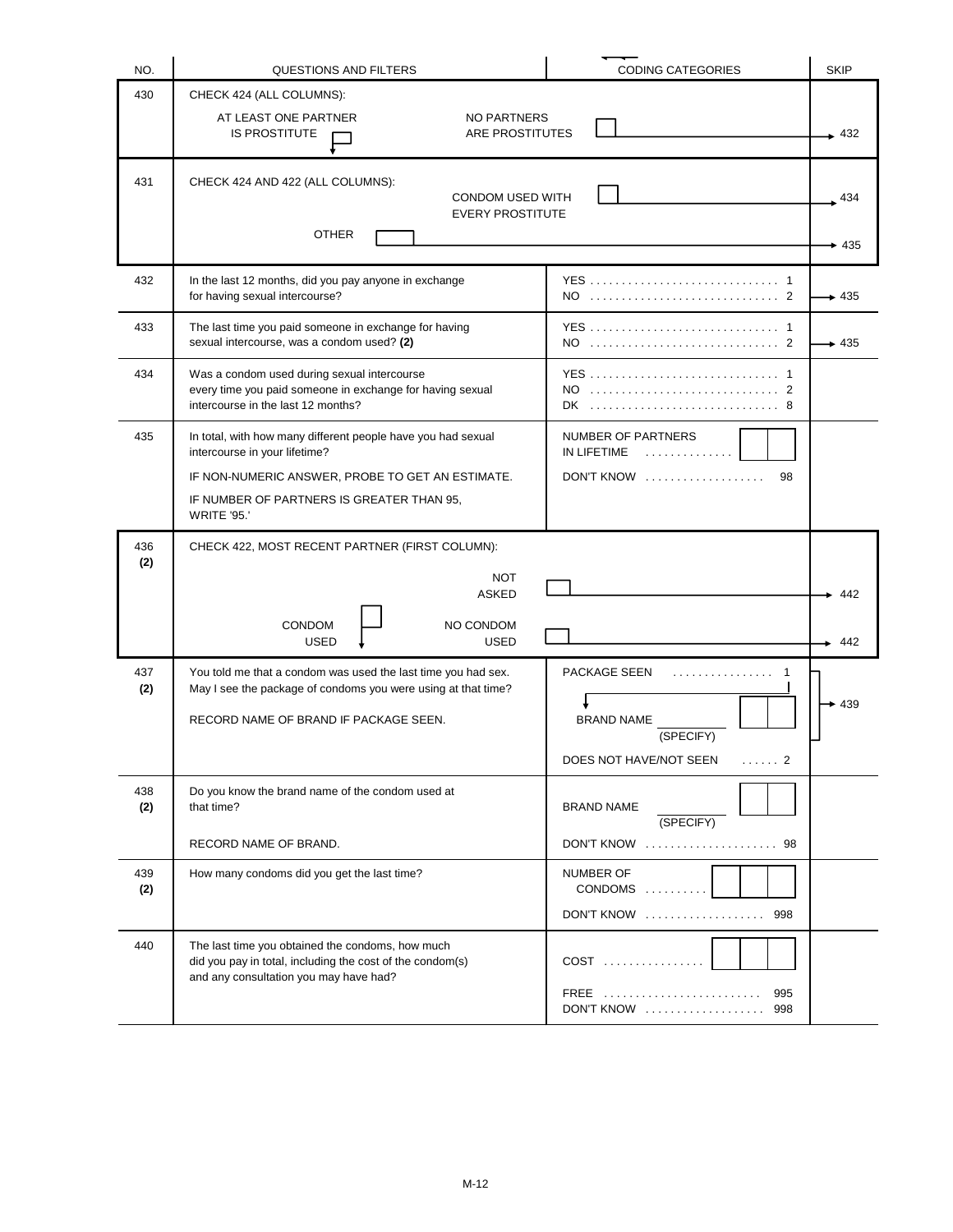| NO.        | QUESTIONS AND FILTERS                                                                                                                                                                                                                                                              | <b>CODING CATEGORIES</b>                                                                                                                                                                                                                                                                                                                                                                                                                                                           | <b>SKIP</b> |
|------------|------------------------------------------------------------------------------------------------------------------------------------------------------------------------------------------------------------------------------------------------------------------------------------|------------------------------------------------------------------------------------------------------------------------------------------------------------------------------------------------------------------------------------------------------------------------------------------------------------------------------------------------------------------------------------------------------------------------------------------------------------------------------------|-------------|
| 441<br>(2) | From where did you obtain the condom the last time? (3)<br>PROBE TO IDENTIFY TYPE OF SOURCE AND CIRCLE<br>THE APPROPRIATE CODE.<br>IF UNABLE TO DETERMINE IF HOSPITAL, HEALTH CENTER<br>OR CLINIC IS PUBLIC OR PRIVATE MEDICAL, WRITE<br>THE NAME OF THE PLACE.<br>(NAME OF PLACE) | PUBLIC SECTOR<br>GOVERNMENT HOSPITAL  11<br>GOVT. HEALTH CENTER  12<br>FAMILY PLANNING CLINIC  13<br>MOBILE CLINIC  14<br>FIELDWORKER  15<br>OTHER PUBLIC<br>16<br>(SPECIFY)<br>PRIVATE MEDICAL SECTOR<br>PRIVATE HOSPITAL/CLINIC  21<br>PHARMACY  22<br>PRIVATE DOCTOR  23<br>MOBILE CLINIC  24<br>FIELDWORKER  25<br>OTHER PRIVATE<br><b>MEDICAL</b><br>26<br>(SPECIFY)<br>OTHER SOURCE<br>SHOP  31<br><b>CHURCH</b><br>FRIENDS/RELATIVES  33<br><b>OTHER</b><br>36<br>(SPECIFY) |             |
| 442        | CHECK 302 (02): RESPONDENT EVER STERILIZED<br><b>YES</b><br>NO.                                                                                                                                                                                                                    |                                                                                                                                                                                                                                                                                                                                                                                                                                                                                    | $\div 501$  |
| 443        | The last time you had sex did you or your partner use any<br>method (other than a condom) to avoid or prevent a<br>pregnancy?                                                                                                                                                      | DON'T KNOW<br>. 8                                                                                                                                                                                                                                                                                                                                                                                                                                                                  | $+501$      |
| 444        | What method did you or your partner use?<br>PROBE:<br>Did you or your partner use any other method to prevent pregnancy?<br>RECORD ALL MENTIONED.                                                                                                                                  | FEMALE STERILIZATION  A<br><b>INJECTABLES</b><br>$IMPLANTS$ ,,,,,,,,,,,,,,,,,,,,,,,,,<br>FEMALE CONDOM  F<br>$FOAM/JELLY$ H<br>RHYTHM METHOD  J<br>$WITHDRAWAL$ $K$<br><b>OTHER</b><br>X<br>(SPECIFY)                                                                                                                                                                                                                                                                              |             |

 $1$  Delete Qs. 405-407 and 409 in countries where polygyny is not practiced and replace with Q. 605 from the Woman's Questionnaire with the word 'HUSBAND'S' replaced with 'WIFE'S' and 'HE' replaced with 'SHE'.

 $^2$  In countries with an active female condom program, the wording of the question should be modified to include reference to both the male and female condom.

<sup>3</sup> Coding categories to be developed locally and revised based on the pretest; however, the broad categories must be maintained.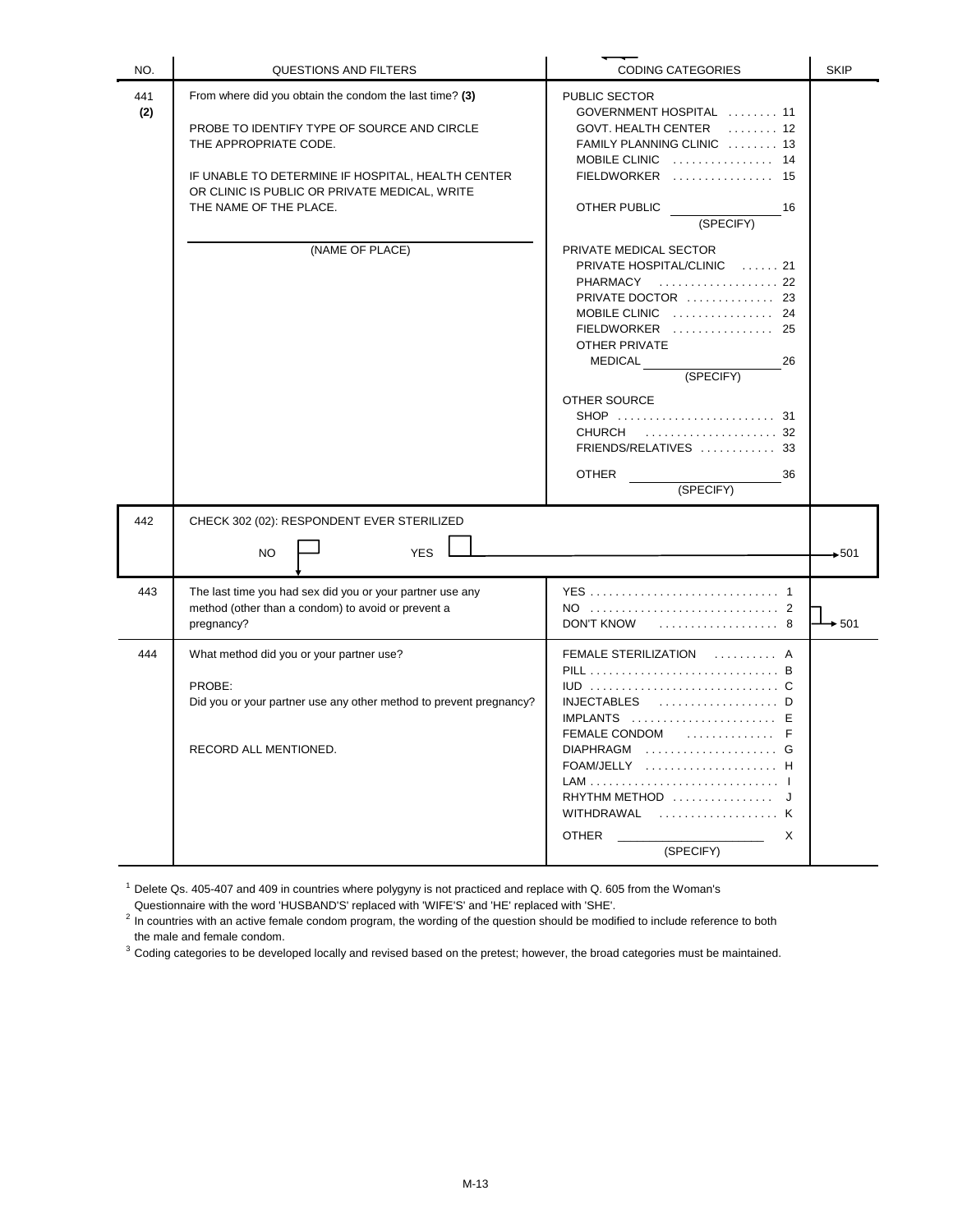## SECTION 5. FERTILITY PREFERENCES

| NO.        | QUESTIONS AND FILTERS                                                                                                                                                                                                            |                                                                                                                                                                                                                                                                                   | <b>CODING CATEGORIES</b>                                                                                                                                                                                                                                                             | <b>SKIP</b> |
|------------|----------------------------------------------------------------------------------------------------------------------------------------------------------------------------------------------------------------------------------|-----------------------------------------------------------------------------------------------------------------------------------------------------------------------------------------------------------------------------------------------------------------------------------|--------------------------------------------------------------------------------------------------------------------------------------------------------------------------------------------------------------------------------------------------------------------------------------|-------------|
| 501<br>(1) | <b>CHECK 407:</b><br>ONE OR MORE<br>WIVES/PARTNERS                                                                                                                                                                               | <b>QUESTION</b><br><b>NOT ASKED</b>                                                                                                                                                                                                                                               |                                                                                                                                                                                                                                                                                      | $*508$      |
| 502        | <b>CHECK 302:</b><br><b>MAN NOT</b><br><b>STERILIZED</b>                                                                                                                                                                         | <b>MAN</b><br><b>STERILIZED</b>                                                                                                                                                                                                                                                   |                                                                                                                                                                                                                                                                                      | $+508$      |
| 503<br>(1) | (Is your wife (partner)/Are any of your wives (partners))<br>currently pregnant?                                                                                                                                                 |                                                                                                                                                                                                                                                                                   | DON'T KNOW $\ldots \ldots \ldots \ldots \ldots$ 8                                                                                                                                                                                                                                    |             |
| 504<br>(1) | <b>CHECK 503:</b><br>NO WIFE/PARTNER<br>PREGNANT OR<br>DON'T KNOW  <br>Now I have some questions<br>about the future.<br>Would you like to have<br>(a/another) child, or would you<br>prefer not to have any (more)<br>children? | WIFE(WIVES)/<br>PARTNER(S)<br>PREGNANT<br>Now I have some questions<br>about the future.<br>After the child(ren) you and your<br>(wife(wives)/partner(s)) are<br>expecting now, would you<br>like to have another child, or<br>would you prefer not to have<br>any more children? | HAVE (A/ANOTHER) CHILD  1<br>NO MORE/NONE<br>. 2<br><b>COUPLE INFECUND</b><br>1.1.1.1.1.1.1.1.1.1<br>3<br>WIFE (WIVES)/PARTNER(S)<br>STERILIZED  4<br>UNDECIDED/DON'T KNOW<br>. 8                                                                                                    | $+508$      |
|            |                                                                                                                                                                                                                                  |                                                                                                                                                                                                                                                                                   |                                                                                                                                                                                                                                                                                      |             |
| 505<br>(2) | <b>CHECK 407:</b><br>ONE WIFE/<br><b>PARTNER</b>                                                                                                                                                                                 | MORE THAN<br>ONE WIFE/<br><b>PARTNER</b>                                                                                                                                                                                                                                          |                                                                                                                                                                                                                                                                                      | $\star$ 507 |
| 506        | <b>CHECK 503:</b><br>WIFE/PARTNER<br><b>NOT PREGNANT</b><br>OR DON'T KNOW<br>How long would you like to wait<br>from now before the birth of<br>(a/another) child?                                                               | WIFE/PARTNER<br>PREGNANT<br>After the birth of the child you<br>are expecting now, how long<br>would you like to wait before<br>the birth of another child?                                                                                                                       | $MONTHS$<br>$\mathbf{1}$<br><b>YEARS</b><br>2<br>.<br>993<br>SOON/NOW<br>COUPLE INFECUND<br>994<br>.<br>996<br><b>OTHER</b><br><u> 1980 - Johann Barn, mars and de Branch Barn, mars and de Branch Barn, mars and de Branch Barn, mars and de Br</u><br>(SPECIFY)<br>DON'T KNOW  998 | 508         |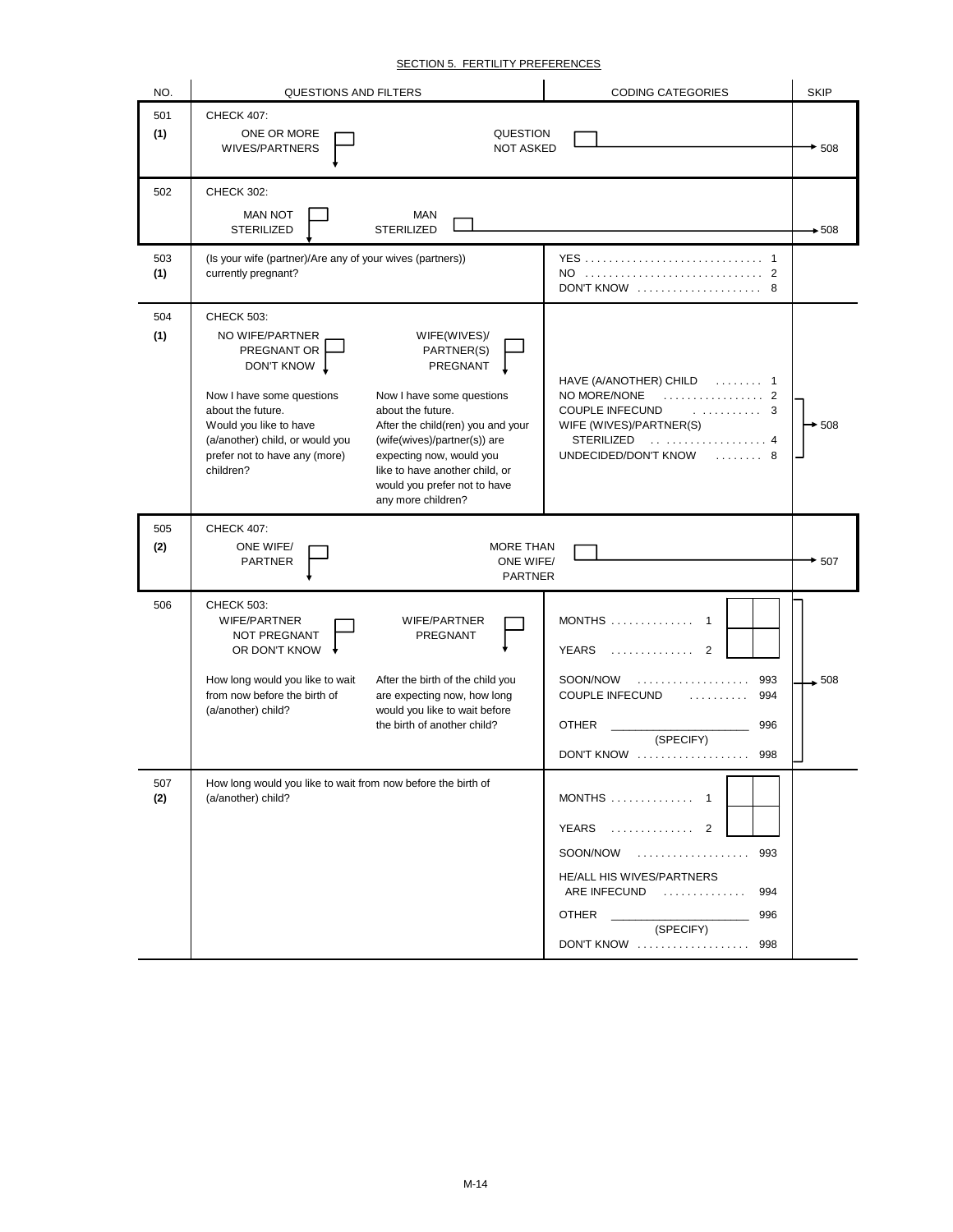| NO. | QUESTIONS AND FILTERS                                                                                                                                                                                                                                                                                                                                                                                           | <b>CODING CATEGORIES</b>                                                                         | <b>SKIP</b>              |
|-----|-----------------------------------------------------------------------------------------------------------------------------------------------------------------------------------------------------------------------------------------------------------------------------------------------------------------------------------------------------------------------------------------------------------------|--------------------------------------------------------------------------------------------------|--------------------------|
| 508 | CHECK 203 AND 205:<br><b>HAS LIVING CHILDREN</b><br>NO LIVING CHILDREN<br>If you could go back to the time<br>If you could choose exactly the<br>you did not have any children<br>number of children to have in<br>and could choose exactly the<br>your whole life, how many<br>number of children to have in<br>would that be?<br>your whole life, how many<br>would that be?<br>PROBE FOR A NUMERIC RESPONSE. | 00<br>$NUMBER$<br>96<br><b>OTHER</b><br>(SPECIFY)                                                | $\div 601$<br>$\div 601$ |
| 509 | How many of these children would you like to be boys, how many<br>would you like to be girls and for how many would the sex not<br>matter?                                                                                                                                                                                                                                                                      | <b>GIRLS</b><br><b>BOYS</b><br><b>EITHER</b><br><b>NUMBER</b><br><b>OTHER</b><br>96<br>(SPECIFY) |                          |

 $1$  The wording of this question should be modified in countries where polygyny is not practiced. In Q. 501, change the filter question to 'CHECK 401, change the left-hand category to 'CURRENTLY MARRIED/LIVING WITH A MAN',

and change the right-hand category to 'NOT IN UNION'.<br><sup>2</sup> This question should be deleted in countries where polygyny is not practiced.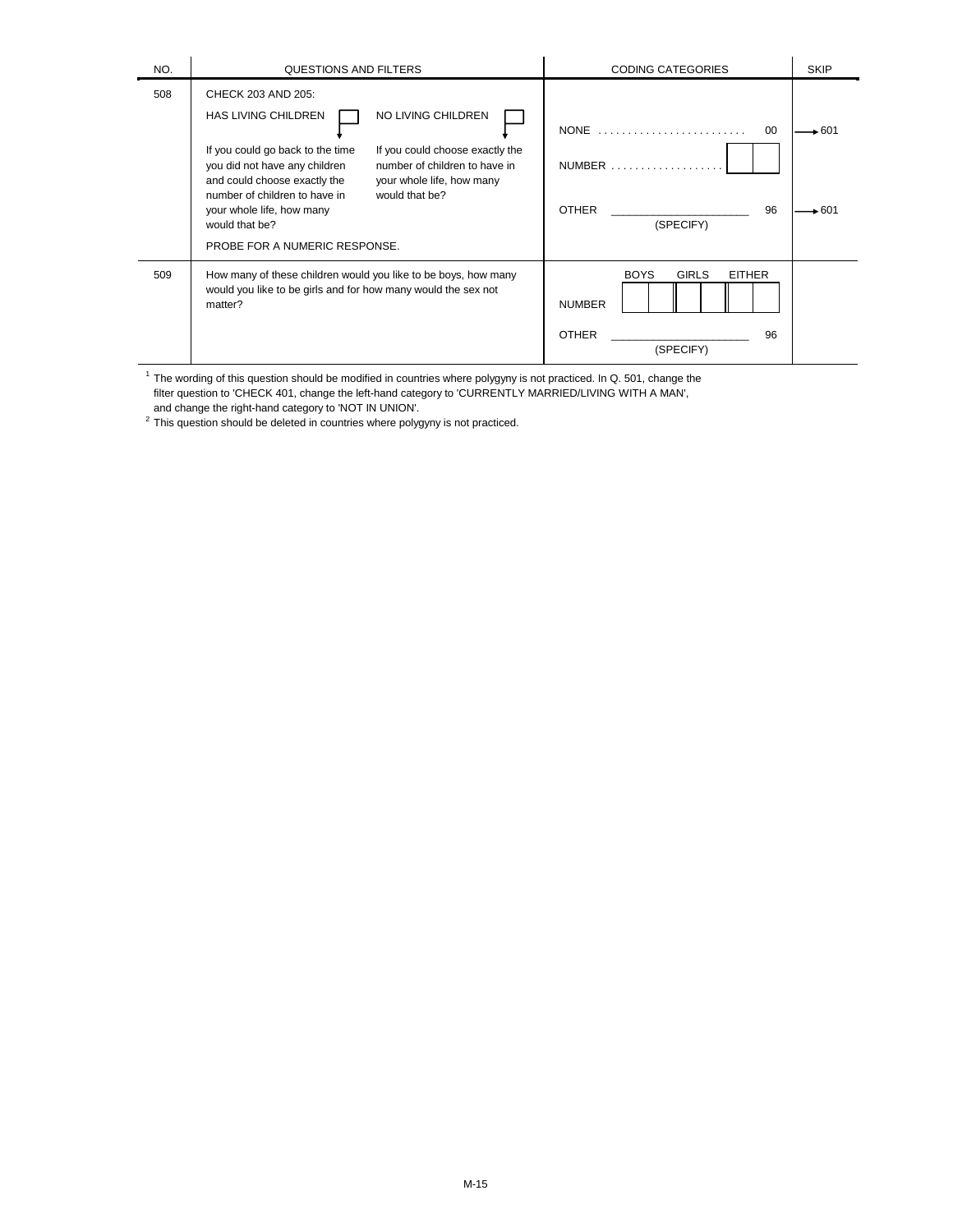## SECTION 6. EMPLOYMENT AND GENDER ROLES

| NO.        | <b>QUESTIONS AND FILTERS</b>                                                                                                                                               | <b>CODING CATEGORIES</b>                                                                                                                       | <b>SKIP</b>       |
|------------|----------------------------------------------------------------------------------------------------------------------------------------------------------------------------|------------------------------------------------------------------------------------------------------------------------------------------------|-------------------|
| 601        | Have you done any work in the last seven days?                                                                                                                             |                                                                                                                                                | $\div 604$        |
| 602        | Although you did not work in the last seven days, do you have<br>any job or business from which you were absent for leave,<br>illness, vacation, or any other such reason? |                                                                                                                                                | $+604$            |
| 603        | Have you done any work in the last 12 months?                                                                                                                              |                                                                                                                                                | $\rightarrow 613$ |
| 604        | What is your occupation, that is, what kind of work do you mainly<br>do?                                                                                                   |                                                                                                                                                |                   |
| 605        | CHECK 604:<br><b>WORKS IN</b><br>DOES NOT WORK<br><b>AGRICULTURE</b><br>IN AGRICULTURE                                                                                     |                                                                                                                                                | $\div 607$        |
| 606        | Do you work mainly on your own land or on family land, or do you<br>work on land that you rent from someone else, or do you work on<br>someone else's land?                | OWN LAND $\ldots \ldots \ldots \ldots \ldots \ldots$<br>FAMILY LAND $\ldots \ldots \ldots \ldots \ldots$<br>SOMEONE ELSE'S LAND<br>.<br>4      |                   |
| 607        | Do you do this work for a member of your family, for someone<br>else, or are you self-employed?                                                                            | FOR FAMILY MEMBER<br>FOR SOMEONE ELSE<br>. 2<br>SELF-EMPLOYED<br>. 3                                                                           |                   |
| 608        | Do you usually work throughout the year, or do you work<br>seasonally, or only once in a while?                                                                            | THROUGHOUT THE YEAR  1<br>SEASONALLY/PART OF THE YEAR . 2                                                                                      |                   |
| 609        | Are you paid in cash or kind for this work or are you not paid at all?                                                                                                     | CASH AND KIND  2<br>IN KIND ONLY<br>3<br><b>NOT PAID</b><br>4                                                                                  |                   |
| 610        | <b>CHECK 407:</b>                                                                                                                                                          |                                                                                                                                                |                   |
| (1)        | ONE OR MORE<br><b>QUESTION</b><br>WIVES/PARTNERS<br><b>NOT ASKED</b>                                                                                                       |                                                                                                                                                | →613              |
| 611        | CHECK 609:<br><b>OTHER</b><br>CODE 1 OR 2<br><b>CIRCLED</b>                                                                                                                |                                                                                                                                                | $+613$            |
| 612<br>(1) | Who usually decides how the money you earn will be used:<br>mainly you, mainly your (wife (wives)/partner(s)), or<br>you and your (wife (wives)/partner(s)) jointly?       | <b>RESPONDENT</b><br>WIFE(WIVES)/PARTNER(S)  2<br>RESPONDENT AND WIFE (WIVES)/<br>PARTNER(S) JOINTLY  3<br><b>OTHER</b><br>6<br><b>SPECIFY</b> |                   |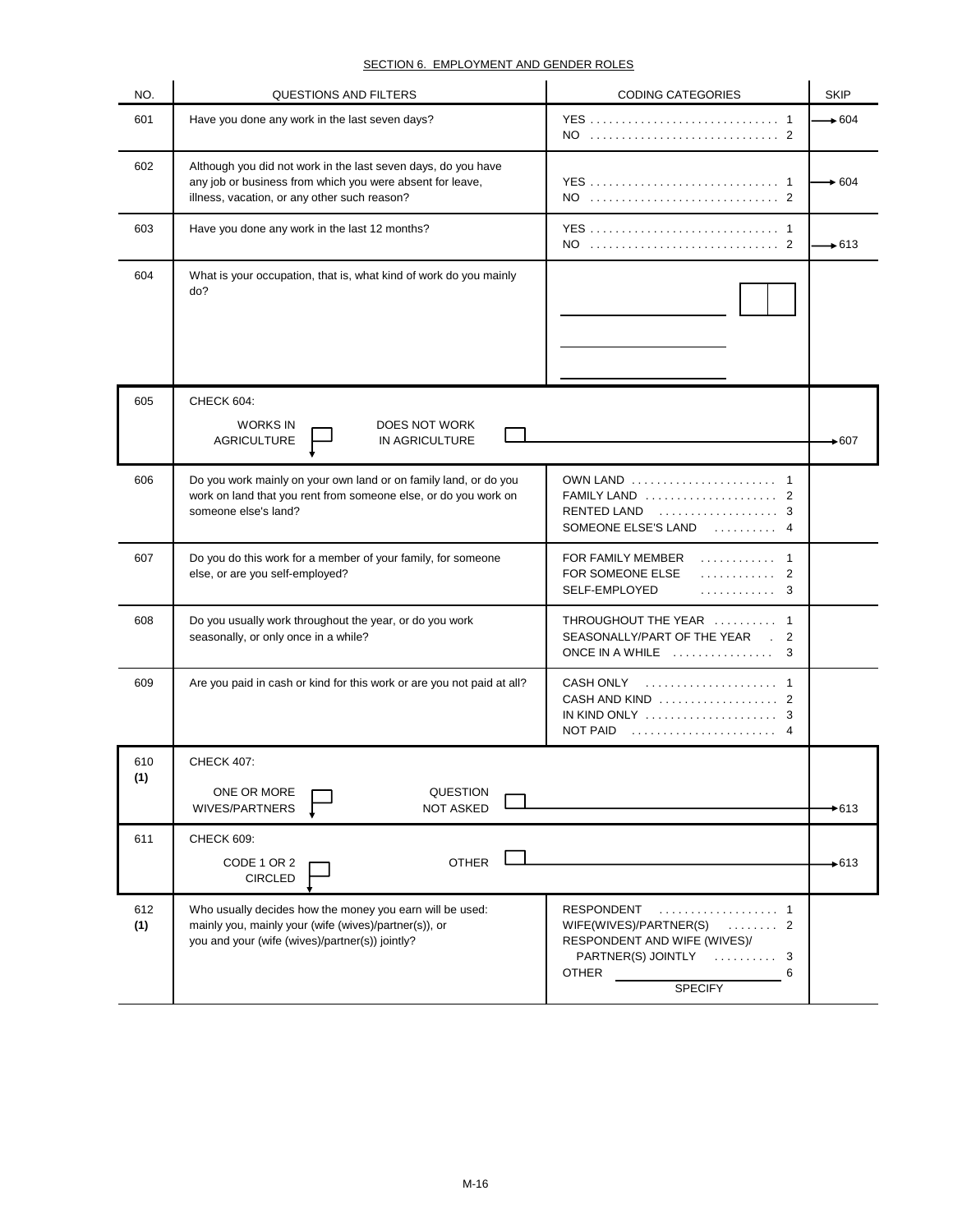| NO. | <b>QUESTIONS AND FILTERS</b>                                                                                                                                                      | <b>CODING CATEGORIES</b>                                                                                | <b>SKIP</b> |
|-----|-----------------------------------------------------------------------------------------------------------------------------------------------------------------------------------|---------------------------------------------------------------------------------------------------------|-------------|
| 613 | In a couple, who do you think should have the greater say in<br>each of the following decisions: the husband, the wife or both<br>equally:                                        | DON'T<br><b>BOTH</b><br>KNOW/<br>HUS-<br><b>BAND</b><br><b>EQUALLY</b><br><b>DEPENDS</b><br><b>WIFE</b> |             |
|     | making major household purchases?<br>a)                                                                                                                                           | 2<br>3<br>8<br>1<br>a)                                                                                  |             |
|     | making purchases for daily household needs?<br>b)                                                                                                                                 | 3<br>b)<br>1<br>2<br>8                                                                                  |             |
|     | deciding about visits to the wife's family or relatives?<br>C)                                                                                                                    | $\mathbf{1}$<br>2<br>3<br>c)<br>8                                                                       |             |
|     | deciding what to do with the money she earns for her<br>d)<br>work?                                                                                                               | d)<br>1<br>2<br>3<br>8                                                                                  |             |
|     | deciding how many children to have?<br>e)                                                                                                                                         | $\overline{c}$<br>3<br>8<br>e)<br>1                                                                     |             |
| 614 | I will now read you some statements about pregnancy.<br>Please tell me if you agree or disagree with them.                                                                        | DIS-<br>AGREE DK<br>AGREE                                                                               |             |
|     | Childbearing is a woman's concern and there is no<br>a)<br>need for the father to get involved.                                                                                   | <b>CHILDBEARING</b><br>8<br><b>WOMAN'S CONCERN</b><br>2<br>$\overline{1}$                               |             |
|     | It is crucial for the mother's and child's health that a<br>b)<br>woman have assistance from a doctor or nurse at delivery.                                                       | DOCTOR/NURSE'S<br><b>ASSISTANCE</b><br>CRUCIAL<br>8<br>$\overline{2}$<br>1                              |             |
| 615 | Sometimes a husband is annoyed or angered by things that his<br>wife does. In your opinion, is a husband justified in hitting or<br>beating his wife in the following situations: | <b>YES</b><br>NO<br>DK                                                                                  |             |
|     | If she goes out without telling him?<br>If she neglects the children?                                                                                                             | GOES OUT  1<br>2<br>8<br>NEGL. CHILDREN  1<br>2<br>8                                                    |             |
|     | If she argues with him?<br>If she refuses to have sex with him?                                                                                                                   | ARGUES  1<br>2<br>8<br>REFUSES SEX  1<br>2<br>8                                                         |             |
|     | If she burns the food?                                                                                                                                                            | BURNS FOOD  1<br>$\overline{2}$<br>8                                                                    |             |
| 616 | Do you think that if a woman refuses to have sex with her<br>husband when he wants her to, he has the right to                                                                    | <b>DON'T</b><br>KNOW/<br><b>YES</b><br><b>NO</b><br><b>DEPENDS</b>                                      |             |
|     | Get angry and reprimand her?<br>a)                                                                                                                                                | 2<br>8<br>1<br>a)                                                                                       |             |
|     | Refuse to give her money or other means of support?<br>b)                                                                                                                         | 1<br>2<br>8<br>b)                                                                                       |             |
|     | Use force and have sex with her even if she doesn't<br>C)<br>want to?                                                                                                             | 2<br>8<br>1<br>C)                                                                                       |             |
|     | Go ahead and have sex with another woman?<br>d)                                                                                                                                   | 2<br>8<br>d)<br>$\mathbf{1}$                                                                            |             |

 $1$  The wording of this question should be modified in countries where polygyny is not practiced. In Q. 610, change the filter question to 'CHECK 401, change the left-hand category to 'CURRENTLY MARRIED', and change the right-hand category to 'NOT CURRENTLY MARRIED'.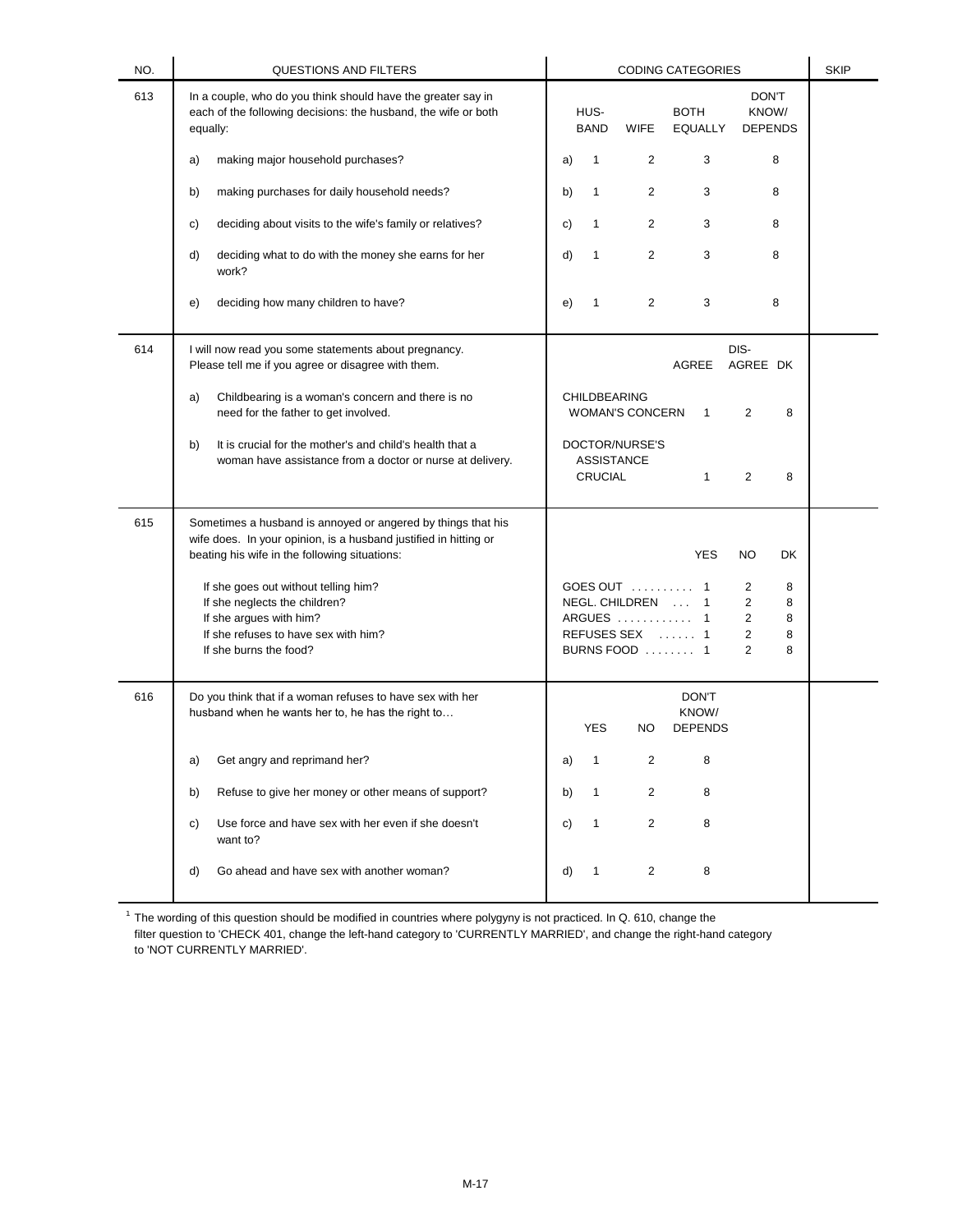SECTION 7. HIV/AIDS

| NO.        | <b>QUESTIONS AND FILTERS</b>                                                                                                                                                                                                          | <b>CODING CATEGORIES</b>                                                                                                                     | <b>SKIP</b> |
|------------|---------------------------------------------------------------------------------------------------------------------------------------------------------------------------------------------------------------------------------------|----------------------------------------------------------------------------------------------------------------------------------------------|-------------|
| 701        | Now I would like to talk about something else.<br>Have you ever heard of an illness called AIDS?                                                                                                                                      | YES  1                                                                                                                                       | $+733$      |
| 702        | Can people reduce their chances of getting the AIDS virus<br>by having just one uninfected sex partner who has<br>no other sex partners?                                                                                              | DON'T KNOW  8                                                                                                                                |             |
| 703<br>(1) | Can people get the AIDS virus from mosquito bites?                                                                                                                                                                                    | NO  2<br>DON'T KNOW  8                                                                                                                       |             |
| 704        | Can people reduce their chance of getting the AIDS virus by<br>using a condom every time they have sex?                                                                                                                               | DON'T KNOW  8                                                                                                                                |             |
| 705<br>(1) | Can people get the AIDS virus by sharing food with a person who<br>has AIDS?                                                                                                                                                          | DON'T KNOW $\ldots \ldots \ldots \ldots \ldots$ 8                                                                                            |             |
| 706        | Can people reduce their chance of getting the AIDS virus by<br>not having sexual intercourse at all?                                                                                                                                  | YES  1<br>NO  2<br>DON'T KNOW  8                                                                                                             |             |
| 707<br>(1) | Can people get the AIDS virus because of witchcraft or other<br>supernatural means?                                                                                                                                                   | DON'T KNOW $\ldots \ldots \ldots \ldots \ldots$ 8                                                                                            |             |
| 708        | Is it possible for a healthy-looking person to have the AIDS virus?                                                                                                                                                                   | $DON'T$ KNOW $\ldots \ldots \ldots \ldots \ldots$                                                                                            |             |
| 709<br>(2) | Can the virus that causes AIDS be transmitted from a mother to<br>her baby:<br>Questions 709-717<br>During pregnancy?<br>should be deleted in<br>During delivery?<br>surveys where the<br>By breastfeeding?<br>HIV/AIDS module is not | <b>YES</b><br><b>NO</b><br><b>DK</b><br>DURING PREG.  1<br>2<br>8<br>DURING DELIVERY  1<br>2<br>8<br>BREASTFEEDING  1<br>$\overline{2}$<br>8 |             |
| 710<br>(2) | adopted.<br><b>CHECK 709:</b><br><b>AT LEAST</b><br>ONE 'YES'                                                                                                                                                                         | <b>OTHER</b>                                                                                                                                 | $\div 712$  |
| 711<br>(2) | Are there any special drugs that a doctor or a nurse can<br>give to a woman infected with the AIDS virus to reduce the risk<br>of transmission to the baby?                                                                           | NO  2<br>DON'T KNOW  8                                                                                                                       |             |
| 712<br>(2) | Have you heard about special antiretroviral drugs (USE LOCAL<br>NAME) that people infected with the AIDS virus can get from a<br>doctor or a nurse to help them live longer?                                                          | DON'T KNOW  8                                                                                                                                |             |
| 712A       | CHECK FOR PRESENCE OF OTHERS. BEFORE CONTINUING, MAKE EVERY EFFORT TO ENSURE PRIVACY.                                                                                                                                                 |                                                                                                                                              |             |
| 713<br>(2) | I don't want to know the results, but have you ever been tested<br>to see if you have the AIDS virus?                                                                                                                                 |                                                                                                                                              | $\div 718$  |
| 714<br>(2) | When was the last time you were tested?                                                                                                                                                                                               | LESS THAN 12 MONTHS AGO<br>. 1<br>12 - 23 MONTHS AGO $\dots\dots\dots\dots$ 2<br>2 OR MORE YEARS AGO<br>. 3                                  |             |
| 715<br>(2) | The last time you had the test, did you yourself ask for the test,<br>was it offered to you and you accepted, or was it required?                                                                                                     | OFFERED AND ACCEPTED<br>. 2<br>REQUIRED  3                                                                                                   |             |
| 716<br>(2) | I don't want to know the results, but did you get the results of<br>the test?                                                                                                                                                         |                                                                                                                                              |             |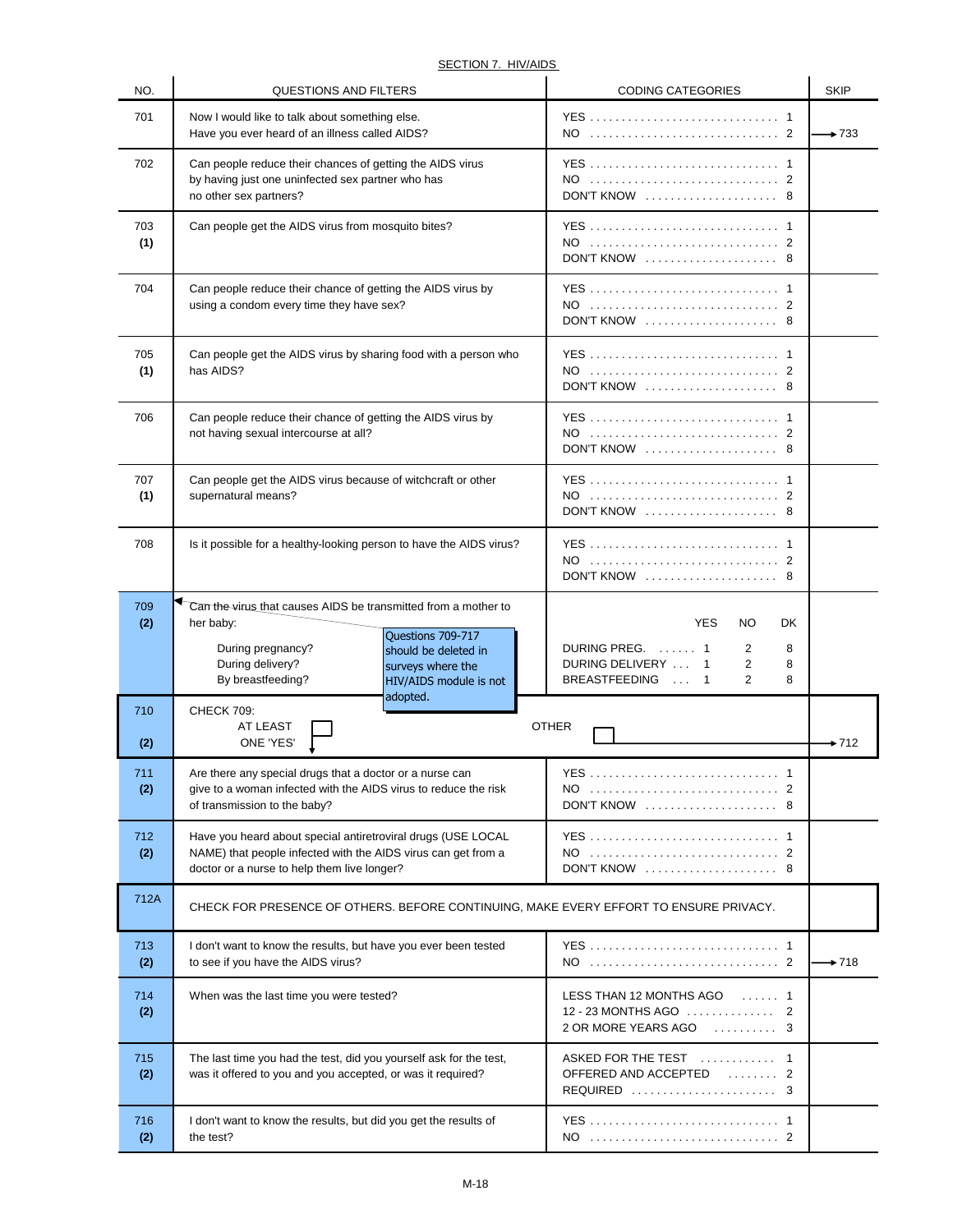| NO.        | <b>QUESTIONS AND FILTERS</b>                                                                                                                                                                                                                                                            | <b>CODING CATEGORIES</b>                                                                                                                                                                                                                                                                                                                                                                                                                                                                                                          | <b>SKIP</b>       |
|------------|-----------------------------------------------------------------------------------------------------------------------------------------------------------------------------------------------------------------------------------------------------------------------------------------|-----------------------------------------------------------------------------------------------------------------------------------------------------------------------------------------------------------------------------------------------------------------------------------------------------------------------------------------------------------------------------------------------------------------------------------------------------------------------------------------------------------------------------------|-------------------|
| 717<br>(2) | Where was the test done? (3)<br>PROBE TO IDENTIFY THE TYPE OF SOURCE AND CIRCLE<br>THE APPROPRIATE CODE.<br>IF UNABLE TO DETERMINE IF HOSPITAL, HEALTH CENTER,<br>VCT CENTER, OR CLINIC IS PUBLIC OR PRIVATE MEDICAL,<br>WRITE THE NAME OF THE PLACE.                                   | PUBLIC SECTOR<br>GOVERNMENT HOSPITAL  11<br>12<br>GOVT. HEALTH CENTER<br>STAND-ALONE VCT CENTER  13<br>FAMILY PLANNING CLINIC  14<br>MOBILE CLINIC $\ldots, \ldots, \ldots, \ldots$<br>15<br>$FIELDWORKER$<br>16                                                                                                                                                                                                                                                                                                                  |                   |
|            | (NAME OF PLACE)                                                                                                                                                                                                                                                                         | 17<br>OTHER PUBLIC<br>(SPECIFY)<br>PRIVATE MEDICAL SECTOR<br><b>PRIVATE HOSPITAL/CLINIC/</b><br>PRIVATE DOCTOR<br>21<br>STAND-ALONE VCT CENTER  22<br>23<br>MOBILE CLINIC $\ldots \ldots \ldots \ldots$<br>24<br>FIELDWORKER  25<br>OTHER PRIVATE<br>MEDICAL<br>26<br>(SPECIFY)                                                                                                                                                                                                                                                   | 720               |
|            |                                                                                                                                                                                                                                                                                         | 96<br><b>OTHER</b><br>(SPECIFY)                                                                                                                                                                                                                                                                                                                                                                                                                                                                                                   |                   |
| 718        | Do you know of a place where people can go to get tested for<br>the AIDS virus?                                                                                                                                                                                                         |                                                                                                                                                                                                                                                                                                                                                                                                                                                                                                                                   | $\rightarrow$ 720 |
| 719        | Where is that? $(3)$<br>Any other place?<br>PROBE TO IDENTIFY EACH TYPE OF SOURCE AND CIRCLE<br>THE APPROPRIATE CODE(S).<br>IF UNABLE TO DETERMINE IF HOSPITAL, HEALTH CENTER<br>VCT CENTER, OR CLINIC IS PUBLIC OR PRIVATE MEDICAL,<br>WRITE THE NAME OF THE PLACE.<br>(NAME OF PLACE) | PUBLIC SECTOR<br>GOVERNMENT HOSPITAL<br>A<br>GOVT. HEALTH CENTER<br>В<br>$\mathsf{C}$<br>STAND-ALONE VCT CENTER<br>FAMILY PLANNING CLINIC<br>D<br>MOBILE CLINIC $\ldots \ldots \ldots \ldots$<br>E<br>F<br>FIELDWORKER<br>OTHER PUBLIC<br>G<br>(SPECIFY)<br>PRIVATE MEDICAL SECTOR<br>PRIVATE HOSPITAL/CLINIC/<br>PRIVATE DOCTOR<br>H<br>STAND-ALONE VCT CENTER<br>T<br>PHARMACY<br>J<br>MOBILE CLINIC $\ldots, \ldots, \ldots, \ldots$<br>Κ<br>L<br>OTHER PRIVATE<br>MEDICAL<br>M<br>(SPECIFY)<br><b>OTHER</b><br>X<br>(SPECIFY) |                   |
| 720        | Would you buy fresh vegetables from a shopkeeper or vendor<br>if you knew that this person had the AIDS virus?                                                                                                                                                                          | DON'T KNOW $\ldots \ldots \ldots \ldots \ldots$ 8                                                                                                                                                                                                                                                                                                                                                                                                                                                                                 |                   |
| 721        | If a member of your family got infected with the AIDS virus,<br>would you want it to remain a secret or not?                                                                                                                                                                            | YES, REMAIN A SECRET  1<br>NO  2<br>DK/NOT SURE/DEPENDS  8                                                                                                                                                                                                                                                                                                                                                                                                                                                                        |                   |
| 722        | If a member of your family became sick with AIDS, would<br>you be willing to care for her or him in your own household?                                                                                                                                                                 | YES  1<br>DK/NOT SURE/DEPENDS  8                                                                                                                                                                                                                                                                                                                                                                                                                                                                                                  |                   |
| 723        | In your opinion, if a female teacher has the AIDS virus but<br>is not sick, should she be allowed to continue teaching<br>in the school?                                                                                                                                                | SHOULD BE ALLOWED<br>$\mathbf{1}$<br>SHOULD NOT BE ALLOWED  2<br>DK/NOT SURE/DEPENDS  8                                                                                                                                                                                                                                                                                                                                                                                                                                           |                   |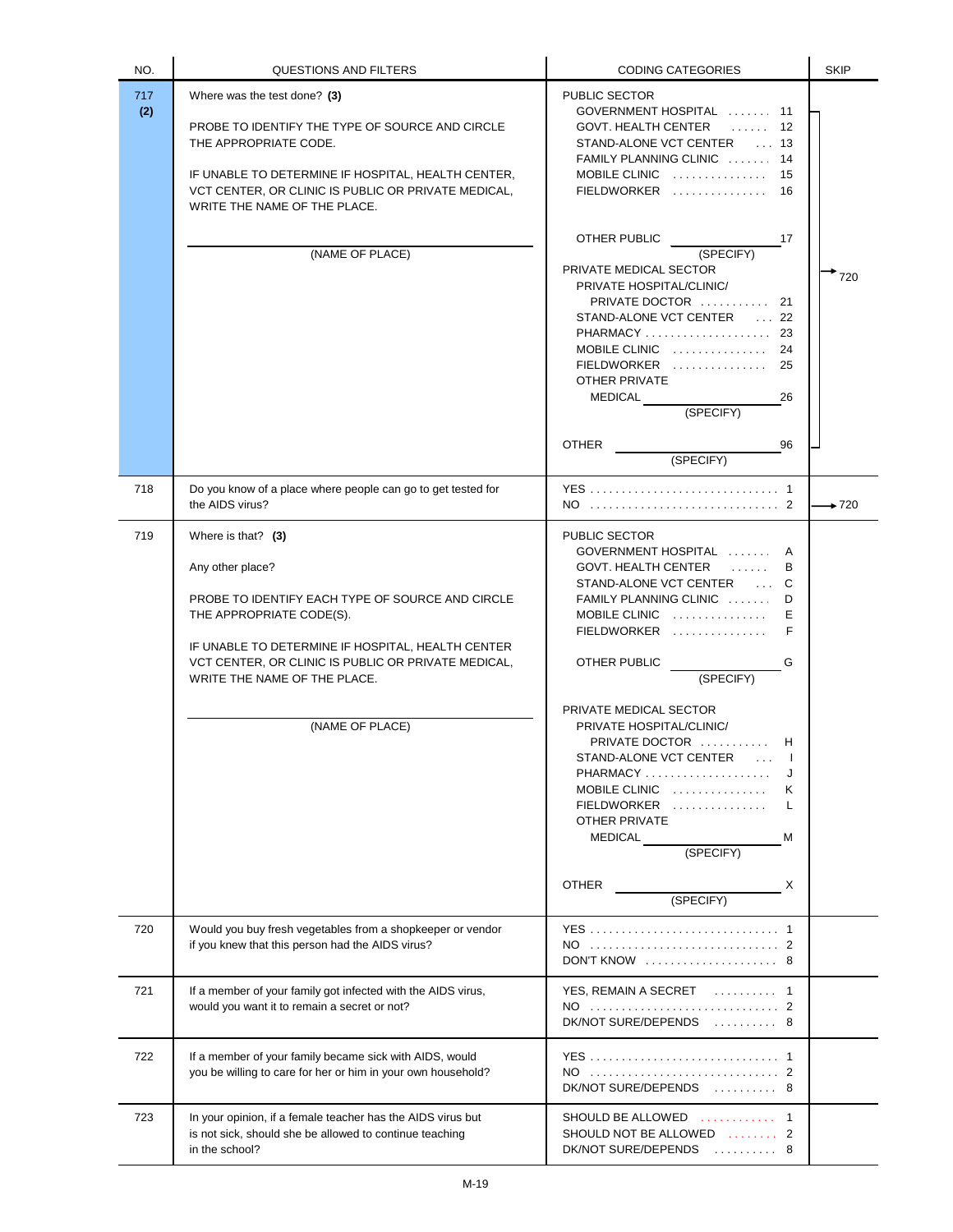| NO.        | QUESTIONS AND FILTERS                                                                                                                                                                                                                                                                                   | <b>CODING CATEGORIES</b>                                                                                                                                                  | <b>SKIP</b>       |
|------------|---------------------------------------------------------------------------------------------------------------------------------------------------------------------------------------------------------------------------------------------------------------------------------------------------------|---------------------------------------------------------------------------------------------------------------------------------------------------------------------------|-------------------|
| 724<br>(4) | Do you personally know someone who has been denied<br>health services in the last 12 months because he or she<br>has or is suspected to have the AIDS virus?                                                                                                                                            | DK ANYONE WITH AIDS  3                                                                                                                                                    | $\rightarrow$ 729 |
| 725<br>(4) | Do you personally know someone who has been denied<br>involvement in social events, religious services, or community<br>events in the last 12 months because he or she<br>has or is suspected to have the AIDS virus?                                                                                   | YES<br>. 1<br>Questions 724-730<br>NO.<br>$\therefore$ 2<br>$\cdot$ $\cdot$ $\cdot$<br>are used to assess aspects<br>of the President's<br><b>Emergency Plan for AIDS</b> |                   |
| 726<br>(4) | Do you personally know someone who has been verbally<br>abused or teased in the last 12 months because he or she<br>has or is suspected to have the AIDS virus?                                                                                                                                         | Relief and must be<br>YES<br>. 1<br>included in the countries<br>$\cdots$ 2<br>NO.<br>targeted for special<br>$\sim 100$ .<br>initiatives under the Plan.                 |                   |
| 727<br>(4) | CHECK 724, 725, AND 726:<br>AT LEAST<br>ONE 'YES'                                                                                                                                                                                                                                                       |                                                                                                                                                                           | 729               |
|            | <b>OTHER</b>                                                                                                                                                                                                                                                                                            |                                                                                                                                                                           |                   |
| 728<br>(4) | Do you personally know someone who has or is suspected<br>to have the AIDS virus?                                                                                                                                                                                                                       | YES  1<br>NO  2                                                                                                                                                           |                   |
| 729<br>(4) | Do you agree or disagree with the following statement:<br>People with the AIDS virus should be ashamed of themselves.                                                                                                                                                                                   | AGREE  1<br>DISAGREE  2<br>DON'T KNOW/NO OPINION  8                                                                                                                       |                   |
| 730<br>(4) | Do you agree or disagree with the following statement:<br>People with the AIDS virus should be blamed for bringing the<br>disease into the community.                                                                                                                                                   | AGREE<br>DISAGREE<br>2<br>DON'T KNOW/NO OPINION<br>. 8                                                                                                                    |                   |
| 731<br>(2) | Should children age 12-14 be taught about using a condom<br>to avoid getting AIDS?                                                                                                                                                                                                                      | DK/NOT SURE/DEPENDS<br>. 8                                                                                                                                                |                   |
| 732<br>(2) | Should children age 12-14 be taught to wait until they get<br>married to have sexual intercourse in order to avoid getting AIDS?                                                                                                                                                                        | YES  1<br>DK/NOT SURE/DEPENDS<br><sub>R</sub>                                                                                                                             |                   |
| 733        | <b>CHECK 701:</b><br><b>HEARD ABOUT</b><br>NOT HEARD<br><b>AIDS</b><br><b>ABOUT AIDS</b><br>Apart from AIDS, have<br>Have you heard about infections<br>you heard about other<br>that can be transmitted through<br>infections that can be<br>sexual contact?<br>transmitted through<br>sexual contact? | Questions 731-732<br>should be deleted in<br>surveys where the<br>HIV/AIDS module is not<br>adopted.<br>YES  1                                                            |                   |
| 734        | CHECK 414:<br><b>HAS HAD SEXUAL</b><br>HAS NOT HAD SEXUAL<br><b>INTERCOURSE</b><br><b>INTERCOURSE</b>                                                                                                                                                                                                   |                                                                                                                                                                           | $\div 742$        |
| 735        | CHECK 733: HEARD ABOUT OTHER SEXUALLY TRANSMITTED INFECTIONS?<br><b>YES</b>                                                                                                                                                                                                                             | <b>NO</b>                                                                                                                                                                 | 737               |
| 736        | Now I would like to ask you some questions about your health in<br>the last 12 months. During the last 12 months, have you had a<br>disease which you got through sexual contact?                                                                                                                       | YES  1<br>NO  2<br>DON'T KNOW $\ldots \ldots \ldots \ldots \ldots$ 8                                                                                                      |                   |
| 737        | Sometimes men experience an abnormal discharge<br>from their penis.<br>During the last 12 months, have you had an abnormal discharge<br>from your penis?                                                                                                                                                | YES  1<br>DON'T KNOW  8                                                                                                                                                   |                   |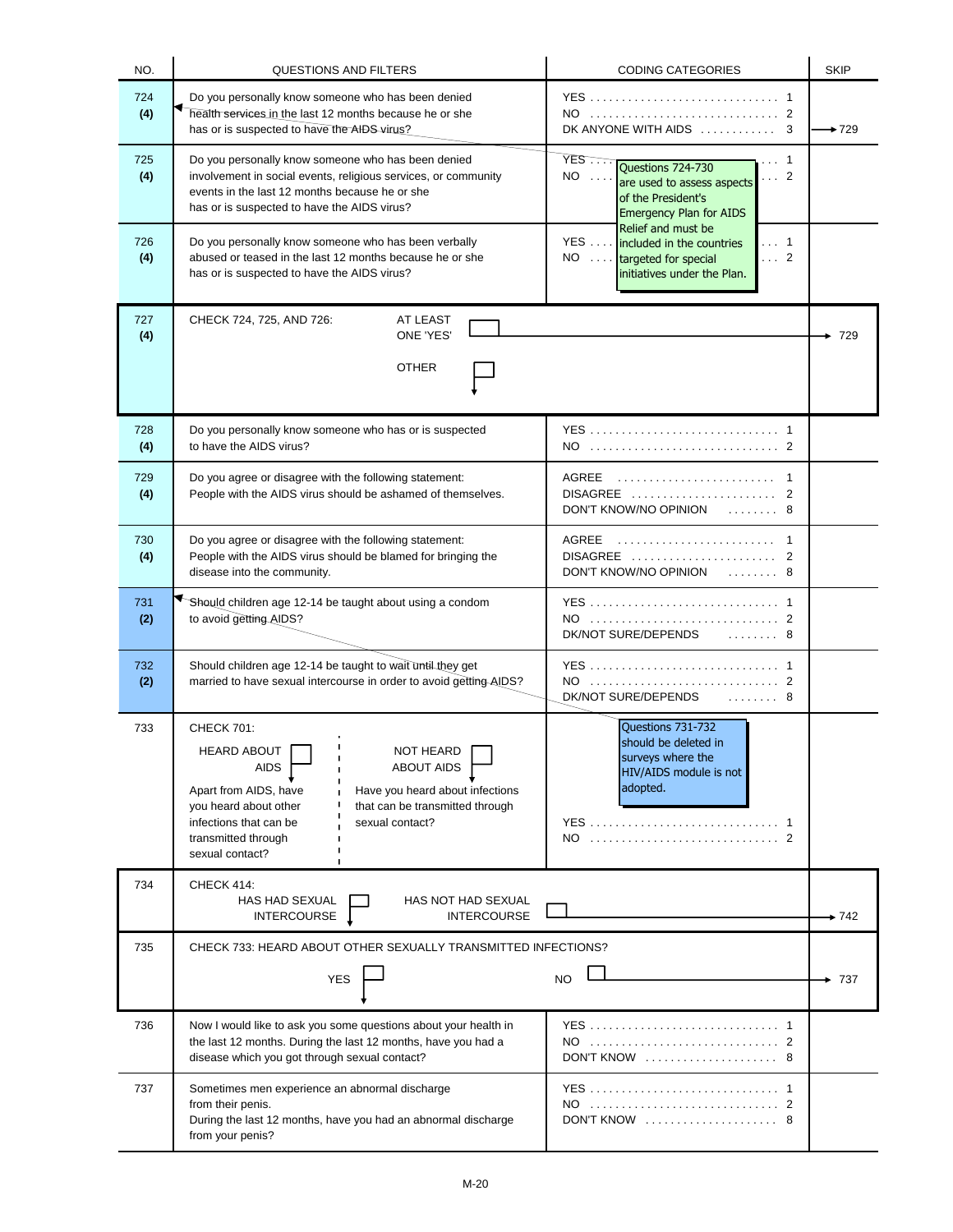| NO.        | <b>QUESTIONS AND FILTERS</b>                                                                                                                                                                                                                                          | <b>CODING CATEGORIES</b>                                                                                                                                                                                                                                             | <b>SKIP</b>       |
|------------|-----------------------------------------------------------------------------------------------------------------------------------------------------------------------------------------------------------------------------------------------------------------------|----------------------------------------------------------------------------------------------------------------------------------------------------------------------------------------------------------------------------------------------------------------------|-------------------|
| 738        | Sometimes men have a sore or ulcer near their penis.<br>During the last 12 months, have you had a sore or ulcer near<br>your penis?                                                                                                                                   | DON'T KNOW $\ldots \ldots \ldots \ldots \ldots$ 8                                                                                                                                                                                                                    |                   |
| 739        | CHECK 736, 737, AND 738:<br>HAS HAD AN<br>HAS NOT HAD AN<br><b>INFECTION</b><br><b>INFECTION OR</b><br>(ANY 'YES')<br>DOES NOT KNOW                                                                                                                                   |                                                                                                                                                                                                                                                                      | $+742$            |
| 740        | The last time you had (PROBLEM FROM 736/737/738),<br>did you seek any kind of advice or treatment?                                                                                                                                                                    |                                                                                                                                                                                                                                                                      | $\rightarrow 742$ |
| 741        | Where did you go? (3)<br>Any other place?<br>PROBE TO IDENTIFY EACH TYPE OF SOURCE AND CIRCLE<br>THE APPROPRIATE CODE(S).<br>IF UNABLE TO DETERMINE IF HOSPITAL, HEALTH CENTER<br>VCT CENTER, OR CLINIC IS PUBLIC OR PRIVATE MEDICAL,<br>WRITE THE NAME OF THE PLACE. | PUBLIC SECTOR<br>GOVERNMENT HOSPITAL  A<br>GOVT. HEALTH CENTER  B<br>$\ldots$ C<br>STAND-ALONE VCT CENTER<br>FAMILY PLANNING CLINIC  D<br>MOBILE CLINIC  E<br>FIELDWORKER  F<br>OTHER PUBLIC<br>G<br>(SPECIFY)                                                       |                   |
|            | (NAME OF PLACE(S))<br>Question 743 should be<br>deleted in surveys where<br>the HIV/AIDS module is<br>not adopted.                                                                                                                                                    | PRIVATE MEDICAL SECTOR<br>PRIVATE HOSPITAL/CLINIC/<br>PRIVATE DOCTOR  H<br>STAND-ALONE VCT CENTER<br>PHARMACY J<br>MOBILE CLINIC  K<br>FIELDWORKER<br>OTHER PRIVATE<br><b>MEDICAL</b><br>м<br>(SPECIFY)<br>OTHER SOURCE<br>SHOP  N<br><b>OTHER</b><br>X<br>(SPECIFY) |                   |
| 742        | Hugband and wives do not always agree in everything.<br>If $\land$ wife knows her husband has a disease that she can get<br>during sexual intercourse, is she justified in refusing to have<br>sex with him?                                                          | NO  2<br>DON'T KNOW  8                                                                                                                                                                                                                                               |                   |
| 743<br>(2) | If a wife knows her husband has a disease that she can get<br>during sexual intercourse, is she justified in asking that they use<br>a condom when they have sex?                                                                                                     | DON'T KNOW  8                                                                                                                                                                                                                                                        |                   |
| 744        | Is a wife justified in refusing to have sex with her husband<br>when she is tired or not in the mood?                                                                                                                                                                 | DON'T KNOW  8                                                                                                                                                                                                                                                        |                   |
| 745        | Is a wife justified in refusing to have sex with her husband<br>when she knows her husband has sex with other women? (5)                                                                                                                                              | 2<br>DON'T KNOW   Questions 746-757<br>8                                                                                                                                                                                                                             |                   |
| 746<br>(4) | Do you believe that young men should wait until they are<br>married to have sexual intercourse?                                                                                                                                                                       | are used to assess<br><b>YES</b><br>$\mathbf{1}$<br>aspects of the<br>NO<br>$\overline{2}$<br>President's<br>DK/NOT SURE/DE Emergency Plan for<br>8                                                                                                                  |                   |
| 747<br>(4) | Do you think that most young men you know wait<br>until they are married to have sexual intercourse?                                                                                                                                                                  | <b>AIDS Relief and must</b><br><b>YES</b><br>1<br>be included in the<br>NO<br>2<br>countries targeted<br>DK/NOT SURE/Dt for special initiatives<br>8                                                                                                                 |                   |
| 748<br>(4) | Do you believe that men who are not married and<br>are having sex should only have sex with one partner?                                                                                                                                                              | under the Plan.<br>1<br>NO <del></del><br>$\overline{2}$<br>DK/NOT SURE/DEPENDS<br>8<br>$\mathcal{L}$ . The set of the $\mathcal{L}$                                                                                                                                 |                   |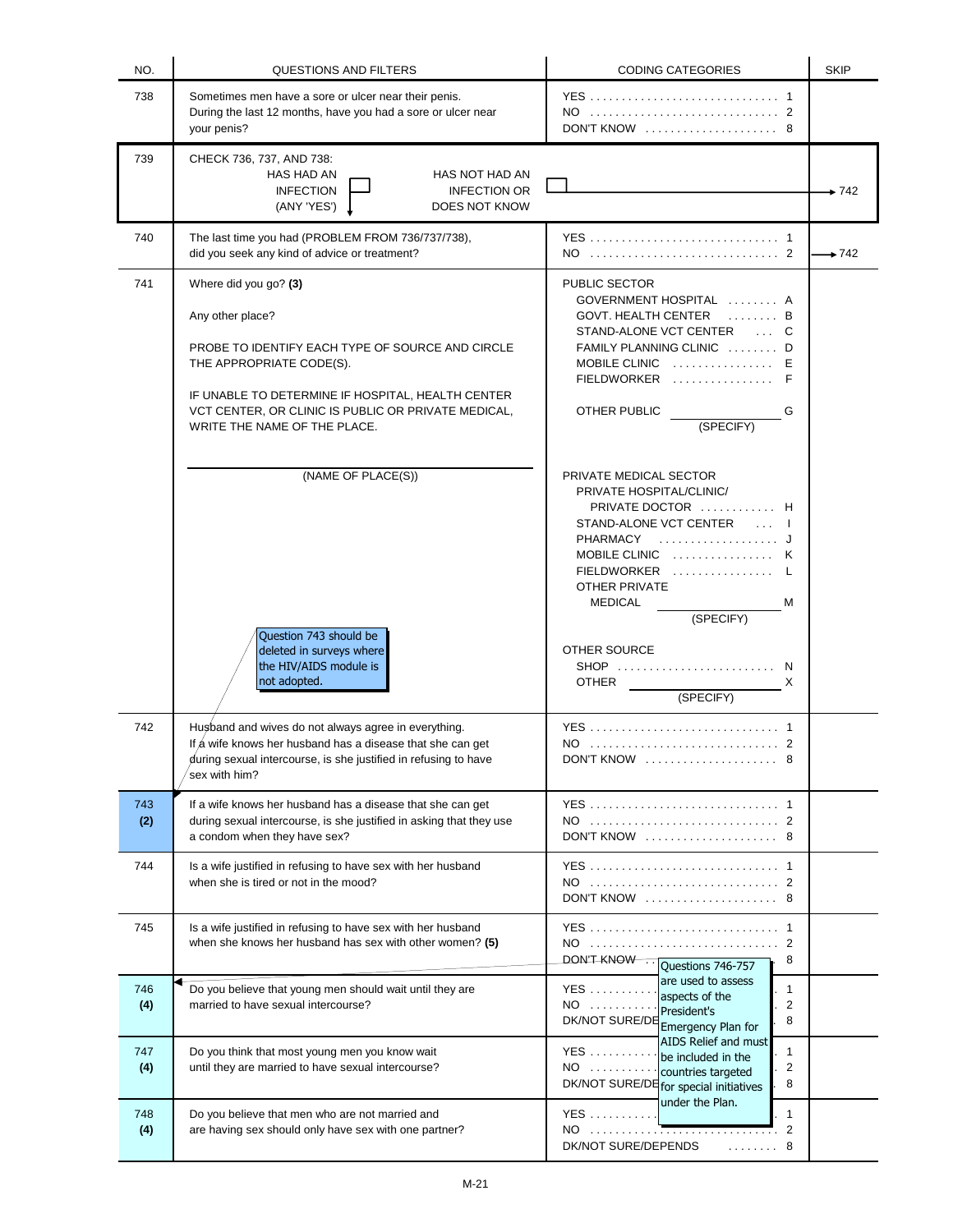| NO.        | <b>QUESTIONS AND FILTERS</b>                                                                                    | <b>CODING CATEGORIES</b>         | <b>SKIP</b> |
|------------|-----------------------------------------------------------------------------------------------------------------|----------------------------------|-------------|
| 749<br>(4) | Do you think that most men you know who are not married<br>and are having sex have sex with only one partner?   | DK/NOT SURE/DEPENDS  8           |             |
| 750<br>(4) | Do you believe that married men should only have sex with<br>their wives?                                       | YES  1<br>DK/NOT SURE/DEPENDS  8 |             |
| 751<br>(4) | Do you think that most married men you know<br>have sex only with their wives?                                  | DK/NOT SURE/DEPENDS  8           |             |
| 752<br>(4) | Do you believe that young women should wait until they are<br>married to have sexual intercourse?               | DK/NOT SURE/DEPENDS  8           |             |
| 753<br>(4) | Do you think that most young women you know wait<br>until they are married to have sexual intercourse?          | DK/NOT SURE/DEPENDS  8           |             |
| 754<br>(4) | Do you believe that women who are not married and<br>are having sex should only have sex with one partner?      | DK/NOT SURE/DEPENDS  8           |             |
| 755<br>(4) | Do you think that most women you know who are not married<br>and are having sex have sex with only one partner? | DK/NOT SURE/DEPENDS  8           |             |
| 756<br>(4) | Do you believe that married women should only have sex<br>with their husbands?                                  | DK/NOT SURE/DEPENDS  8           |             |
| 757<br>(4) | Do you think that most married women you know<br>have sex only with their husbands?                             | DK/NOT SURE/DEPENDS  8           |             |

<sup>1</sup> If 703, 705 and/or 707 do not apply to the local context, replace the question using a specific local misconception.

At least two questions related to misconceptions are needed.

 $2$  The question should be deleted in surveys where the HIV/AIDS module is not adopted.

 $^3$  Coding categories to be developed locally and revised based on the pretest; however, the broad categories must be maintained.<br> $^4$  The question is used to assess aspects of the President's Emergency Plan for AIDS Rel

targeted for special initiatives under the Plan.

<sup>5</sup> In polygynous societies, the phrase 'other women' should be replaced by the phrase 'women other than his wives'.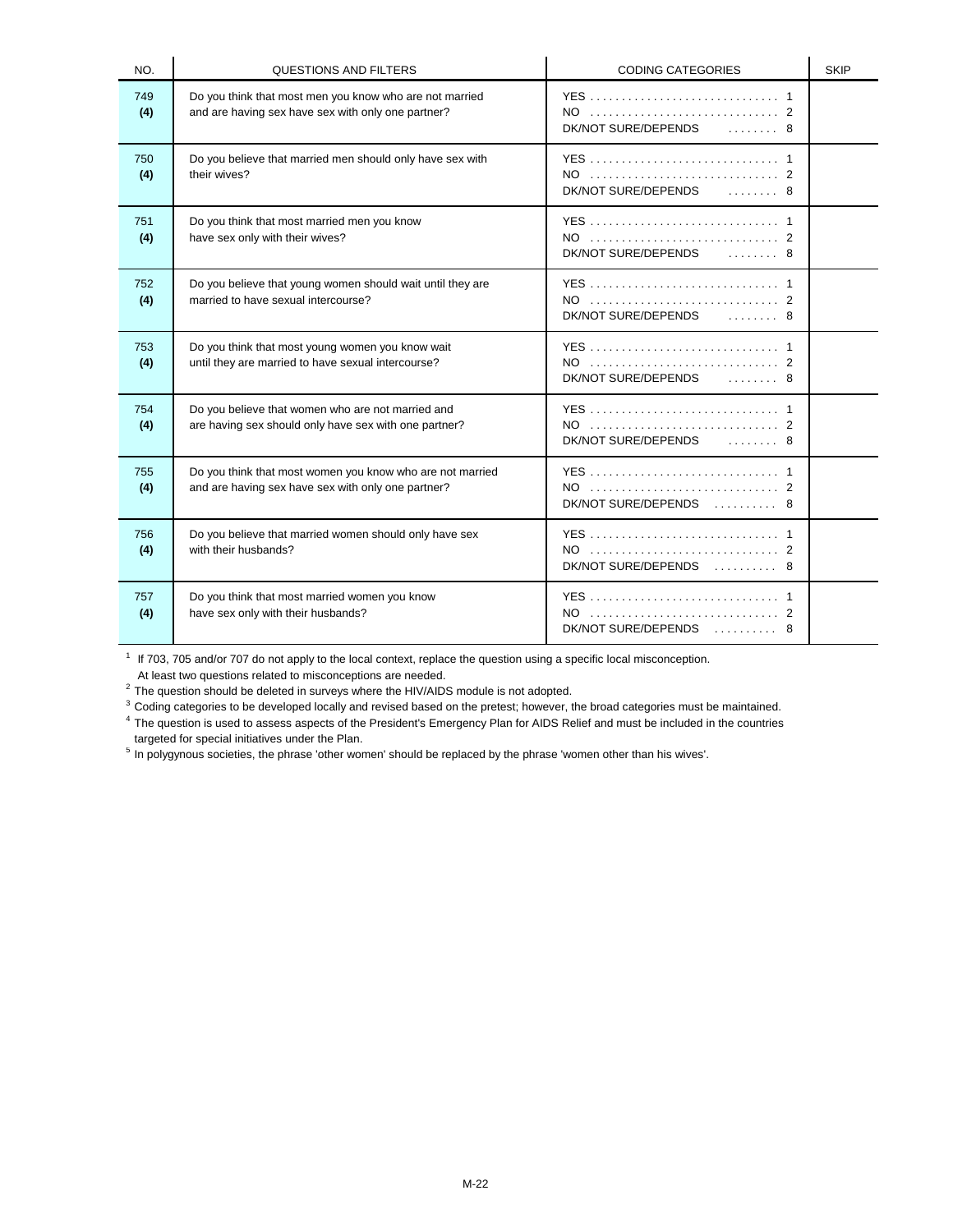# SECTION 8. OTHER HEALTH ISSUES

| NO.        | <b>QUESTIONS AND FILTERS</b>                                                                                                                                                                                                                                                                                                                     | <b>CODING CATEGORIES</b>                                                                                                                                                                                                                                                                                                                                                                               | <b>SKIP</b> |
|------------|--------------------------------------------------------------------------------------------------------------------------------------------------------------------------------------------------------------------------------------------------------------------------------------------------------------------------------------------------|--------------------------------------------------------------------------------------------------------------------------------------------------------------------------------------------------------------------------------------------------------------------------------------------------------------------------------------------------------------------------------------------------------|-------------|
| 801        | Have you ever heard of an illness called tuberculosis or TB? (1)                                                                                                                                                                                                                                                                                 | NO  2                                                                                                                                                                                                                                                                                                                                                                                                  | $+805$      |
| 802        | How does tuberculosis spread from one person to another?<br>PROBE: Any other ways?<br>RECORD ALL MENTIONED.                                                                                                                                                                                                                                      | THROUGH THE AIR WHEN<br>COUGHING OR SNEEZING  A<br>THROUGH SHARING UTENSILS  B<br>THROUGH TOUCHING A PERSON<br>WITH TB  C<br>THROUGH FOOD D<br>THROUGH SEXUAL CONTACT  E<br>THROUGH MOSQUITO BITES  F<br><b>OTHER</b><br>$\mathsf{X}$                                                                                                                                                                  |             |
|            |                                                                                                                                                                                                                                                                                                                                                  | (SPECIFY)<br>DON'T KNOW  Z                                                                                                                                                                                                                                                                                                                                                                             |             |
| 803        | Can tuberculosis be cured?                                                                                                                                                                                                                                                                                                                       | YES  1<br>DON'T KNOW $\ldots \ldots \ldots \ldots \ldots$ 8                                                                                                                                                                                                                                                                                                                                            |             |
| 804        | If a member of your family got tuberculosis, would you want it to<br>remain a secret or not?                                                                                                                                                                                                                                                     | YES, REMAIN A SECRET  1<br>DON'T KNOW/NOT SURE/<br>DEPENDS  8                                                                                                                                                                                                                                                                                                                                          |             |
| 805<br>(2) | Some men are circumcised. Are you circumcised?                                                                                                                                                                                                                                                                                                   | YES  1<br>DON'T KNOW $\ldots \ldots \ldots \ldots \ldots$ 8                                                                                                                                                                                                                                                                                                                                            |             |
| 806        | Now I would like to ask you some other questions<br>relating to health matters. Have you had an injection<br>for any reason in the last 12 months?<br>IF YES: How many injections have you had?<br>IF NUMBER OF INJECTIONS IS GREATER THAN 90,                                                                                                   | NUMBER OF INJECTIONS<br>NONE  00                                                                                                                                                                                                                                                                                                                                                                       | $\div 810$  |
|            | OR DAILY FOR 3 MONTHS OR MORE, RECORD '90'.<br>IF NON-NUMERIC ANSWER, PROBE TO GET AN ESTIMATE.                                                                                                                                                                                                                                                  |                                                                                                                                                                                                                                                                                                                                                                                                        |             |
| 807        | Among these injections, how many were administered by a<br>doctor, a nurse, a pharmacist, a dentist, or any other<br>health worker?                                                                                                                                                                                                              | NUMBER OF INJECTIONS                                                                                                                                                                                                                                                                                                                                                                                   |             |
|            | IF NUMBER OF INJECTIONS IS GREATER THAN 90,<br>OR DAILY FOR 3 MONTHS OR MORE, RECORD '90'.<br>IF NON-NUMERIC ANSWER, PROBE TO GET AN ESTIMATE.                                                                                                                                                                                                   | 00                                                                                                                                                                                                                                                                                                                                                                                                     | $\div 810$  |
| 808        | The last time you had an injection given to you by a health worker,<br>where did you go to get the injection? (3)<br>PROBE TO IDENTIFY THE TYPE OF SOURCE AND CIRCLE<br>THE APPROPRIATE CODE.<br>IF UNABLE TO DETERMINE IF HOSPITAL, HEALTH CENTER<br>OR CLINIC IS PUBLIC OR PRIVATE MEDICAL, WRITE<br>THE NAME OF THE PLACE.<br>(NAME OF PLACE) | PUBLIC SECTOR<br>GOVERNMENT HOSPITAL  11<br>GOVT. HEALTH CENTER  12<br>OTHER PUBLIC<br>16<br>(SPECIFY)<br>PRIVATE MEDICAL SECTOR<br>PRIVATE HOSPITAL/CLINIC/<br>PRIVATE DOCTOR  21<br>DENTAL CLINIC/OFFICE  22<br>PHARMACY  23<br>OFFICE OR HOME OF NURSE/<br>HEALTH WORKER  24<br>OTHER PRIVATE<br><b>MEDICAL</b><br>26<br>(SPECIFY)<br>OTHER PLACE<br>AT HOME  31<br><b>OTHER</b><br>96<br>(SPECIFY) |             |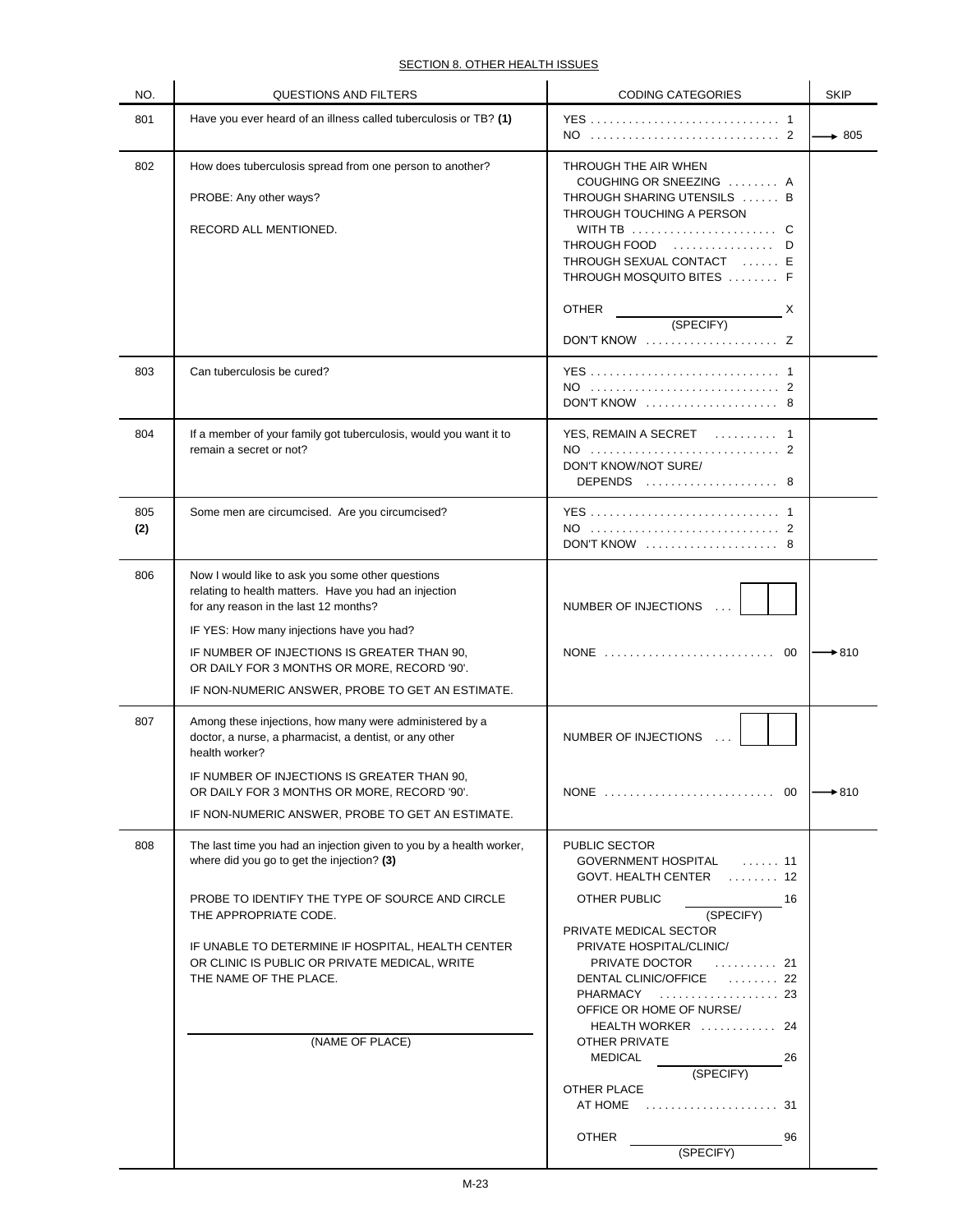| NO.        | QUESTIONS AND FILTERS                                                                                                                                                                                                                                                                                                                                                                                     | <b>CODING CATEGORIES</b>                                                                                                                                                                                                | <b>SKIP</b> |
|------------|-----------------------------------------------------------------------------------------------------------------------------------------------------------------------------------------------------------------------------------------------------------------------------------------------------------------------------------------------------------------------------------------------------------|-------------------------------------------------------------------------------------------------------------------------------------------------------------------------------------------------------------------------|-------------|
| 809        | Did the person who gave you that injection take the syringe and<br>needle from a new, unopened package?                                                                                                                                                                                                                                                                                                   | DON'T KNOW  8                                                                                                                                                                                                           |             |
| 810        | Do you currently smoke cigarettes?                                                                                                                                                                                                                                                                                                                                                                        | YES  1                                                                                                                                                                                                                  | $+812$      |
| 811        | In the last 24 hours, how many cigarettes did you smoke?                                                                                                                                                                                                                                                                                                                                                  | $CIGARETTES$                                                                                                                                                                                                            |             |
| 812        | Do you currently smoke or use any other type of tobacco? (4)                                                                                                                                                                                                                                                                                                                                              |                                                                                                                                                                                                                         | $\div 814$  |
| 813        | What (other) type of tobacco do you currently smoke or use?<br>RECORD ALL MENTIONED.                                                                                                                                                                                                                                                                                                                      | PIPE  A<br>CHEWING TOBACCO  B<br><b>OTHER</b><br>X<br>(SPECIFY)                                                                                                                                                         |             |
| 814        | Are you covered by any health insurance? (5)                                                                                                                                                                                                                                                                                                                                                              |                                                                                                                                                                                                                         | $+816$      |
| 815        | What type of health insurance?<br>RECORD ALL MENTIONED.<br>Questions 816-819<br>relate to the situation of orphans and vulnerable children and are part<br>of the HIV/AIDS module. They should be included only in countries<br>where HIV prevalence is higher than 5 percent or where more than 8<br>percent of children age 0-17 years are orphans (i.e., one or both<br>biological parents have died). | MUTUAL HEALTH ORGANIZATION/<br>COMMUNITY BASED HEALTH<br>HEALTH INSURANCE THROUGH<br>EMPLOYER  B<br>SOCIAL SECURITY  C<br>OTHER PRIVATELY PURCHASED<br>COMMERCIAL HEALTH INSURANCE. D<br><b>OTHER</b><br>X<br>(SPECIFY) |             |
| 816        | CHECK 214:                                                                                                                                                                                                                                                                                                                                                                                                |                                                                                                                                                                                                                         |             |
| (6)        | (YOUNGEST) CHILD<br>OTHER<br><b>IS AGE 0-17</b>                                                                                                                                                                                                                                                                                                                                                           |                                                                                                                                                                                                                         | $+818$      |
| 817<br>(6) | Now I would like to ask you about your own child(ren) who<br>(is/are) under the age of 18.<br>Have you made arrangements for someone to care for<br>(him/her/them) in the event that you fall sick or are unable<br>to care for (him/her/them)?                                                                                                                                                           | YES  1<br>UNSURE  8                                                                                                                                                                                                     |             |
| 818<br>(6) | (Besides your own child/children), are you the primary<br>caregiver for any children under the age of 18?                                                                                                                                                                                                                                                                                                 | NO  2                                                                                                                                                                                                                   | $+820$      |
| 819<br>(6) | Have you made arrangements for someone to care for<br>(this child/these children) in the event that you fall sick or are<br>unable to care for (him/her/them)?                                                                                                                                                                                                                                            | UNSURE  8                                                                                                                                                                                                               |             |
| 820        | RECORD THE TIME.                                                                                                                                                                                                                                                                                                                                                                                          | HOUR                                                                                                                                                                                                                    |             |

 $<sup>1</sup>$  Add local term for TB, if any.</sup>

 $2$  Question may be omitted depending on the practice of male circumcision in specific countries.

Some countries may consider including the male circumcision module here.

3 Coding categories to be developed locally and revised based on the pretest; however, the broad categories must be maintained.

<sup>4</sup> Use local terms.

<sup>5</sup> If a health service prepayment plan or other types of plans are available in the country, add those types of plans in the question.

 $6$  The question relates to the situation of orphans and vulnerable children is part of the HIV/AIDS module. It should be included only in countries where HIV prevalence is greater than 5 percent or where more than 8 percent of children age 0-17 years are orphans (i.e., one or both biological parents have died).